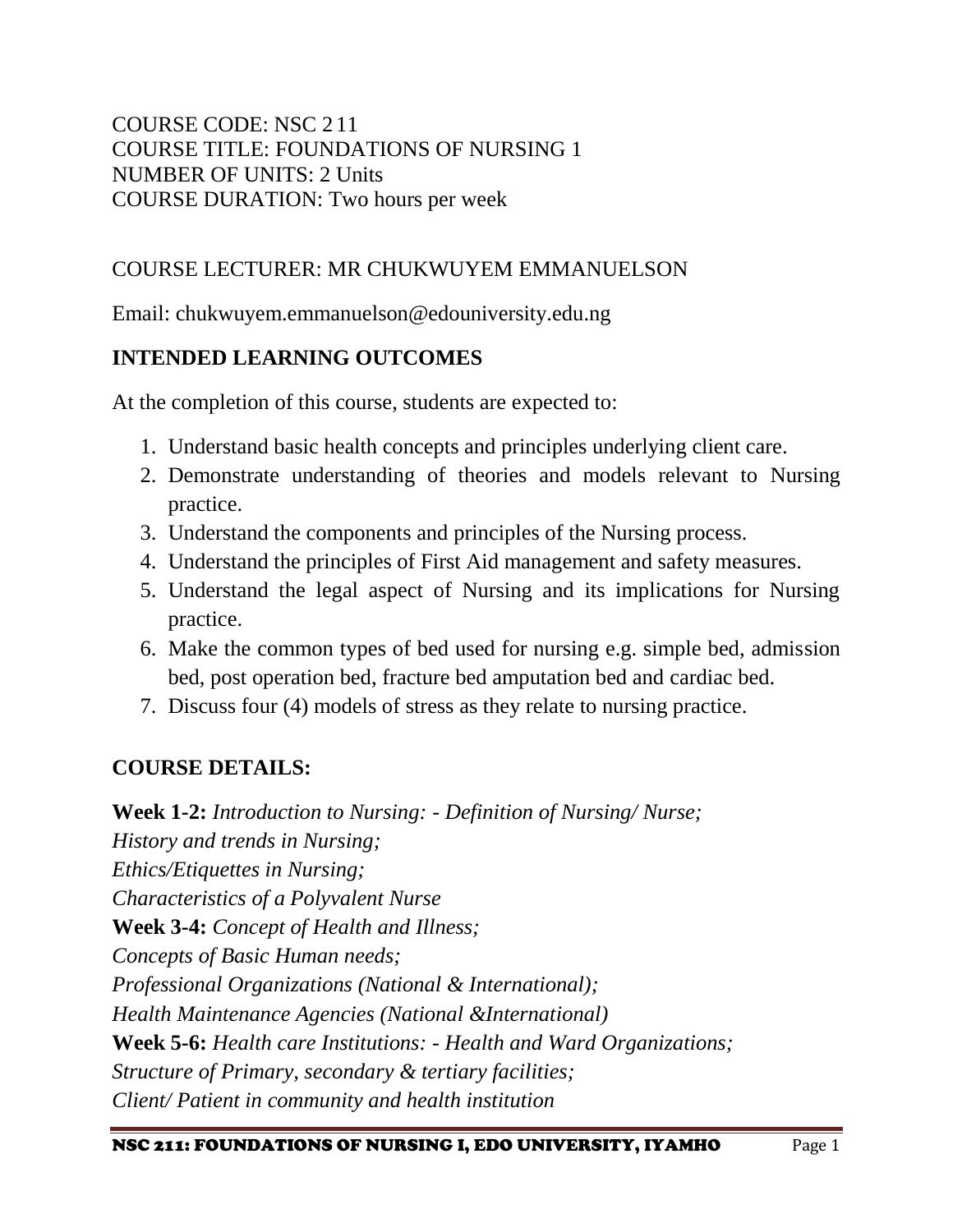**Week 7-8***: The patient as a member of a family and community;*

*Reception, Admission, Referral & Discharge procedures;* 

*Principles and Techniques of Health Education and the Role of the Nurse*

**Week 9-10***: Ethico-Legal Issues: - Code of Ethics (ICN/ICM/Nigeria and Ethical Principles);* 

*Ethics and standard of practice (confidentiality, informed consent, care of patients' properties)*

*Week 11: Ethics and standard of practice (controlled substances, clinical trial, signing of legal documents. Etc.)*

**Week 12** *Revision*

# **RESOURCES**

- **Lecturer's Office Hours:**
- Mr Chukwuyem Emmanuelson. Mondays Friday (8:00am 4:00pm)
- •**Course lecture Notes: http://www.edouniversity.edu.ng/oer/compsc/cmp122.pdf** • **Books:**
	- Kozier & Erb's *Fundamentals of Nursing*, C++ Edition, 10th Edition by Audrey T. Berman, 2000. ISBN-10: 0-13-397-436-7, ISBN-13: 2900133974361.
	- Ross and Wilson *Foundations of Nursing and First Aid* by D.S. Usman. J.O. Obajemihin, C.O. Adegbite, M. F. Bray, K.J.W Wilson, J.S. Ross.
	- Cox, C.L. (1995). Health and Human Needs. In H. B. M. Heath (ed.). *Potters and Perry's Foundations in Nursing Theory and Practice*. Italy: Mosby, an Imprint of Times Mirror International Coy, J. (1998).
	- Comfort and Sleep. In S. C. Delaune & P.K. Ladner, (eds.). *Fundamentals of Nursing, Standard and Practice.* Albany: Delmar Publishers
	- Furest, *et al* (1974). Fundamentals of Nursing, J.B. Lippincott Co., Philadelphia. Kozier, B., Erb, G., Berman, A.U. & Burke, K. (eds.). (2000).
	- Health, Wellness and Illness. *Fundamental of Nursing: Concepts Process and Practice* (6th ed.). New Jersy: Prentice Hall, Inc.

# **Tutor-Marked Assignment (TMA):**

- Demonstrations
- Assignments  $+$  Quiz:  $\sim$  30% of final grade.
- **Exams:**
- Final, comprehensive (according to university schedule): ~70% of final grade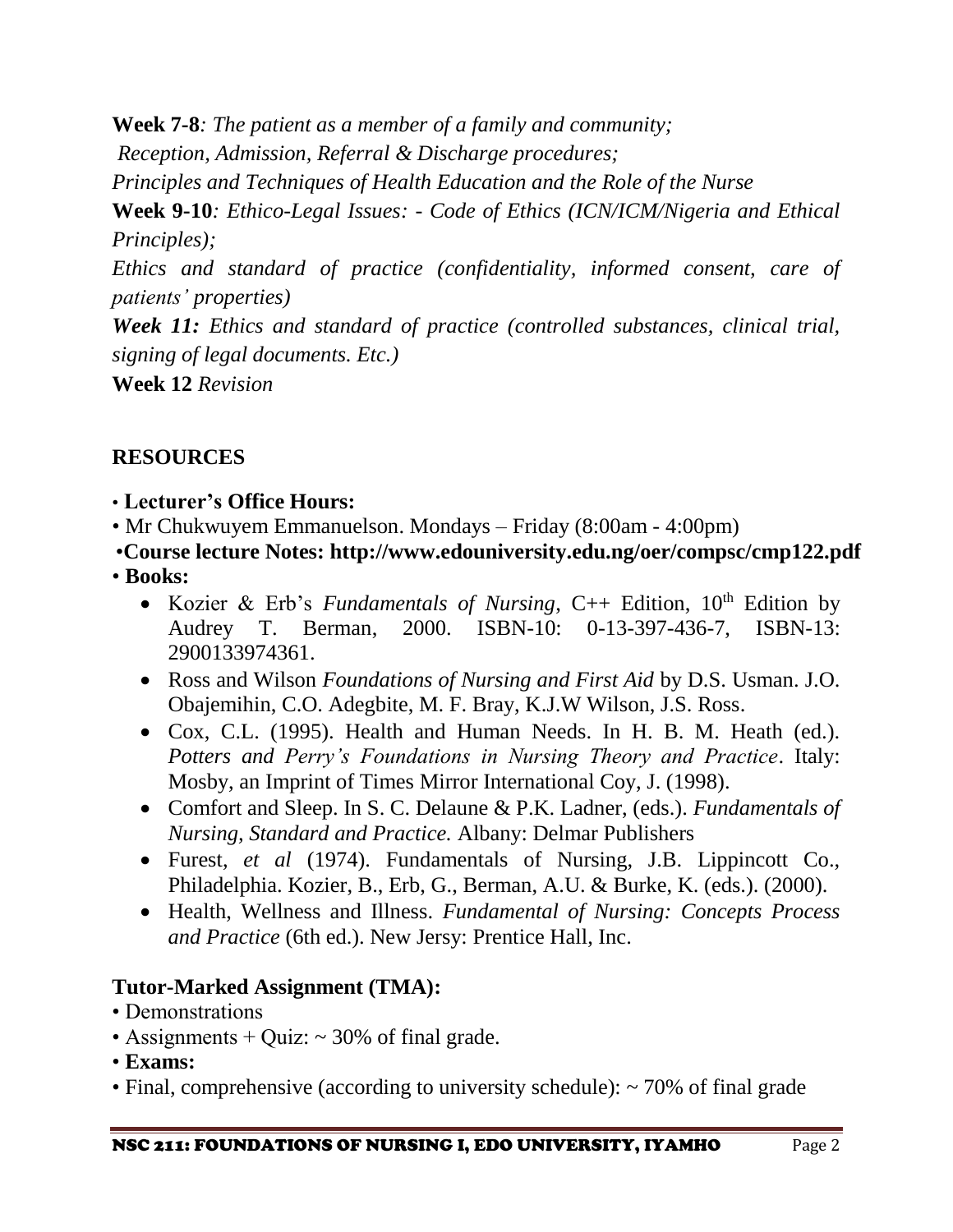#### **Assignments & Grading**

FOUNDATIONS OF NURSING 1 by **Emmanuelson. N. CHUKWUYEM** is licensed under a [Creative Commons Attribution-NonCommercial-ShareAlike](http://creativecommons.org/licenses/by-nc-sa/4.0/) [4.0 International License](http://creativecommons.org/licenses/by-nc-sa/4.0/)

• **Academic Honesty:** All class work should be done independently, unless explicitly stated otherwise on the assignment handout.

- Demonstrations of procedures will be done in the demonstration room according to the procedure book
- You may discuss general solution strategies, but must write up the solutions yourself.
- If you discuss any problem with anyone else, you must write their name at the top of your assignment, labeling them "collaborators".

# • **NO LATE ASSIGNMENTS ACCEPTED**

- Turn in what you have at the time it's due.
- All assignments are due at the start of class.
- If you will be away, turn in the homework early.

## **PREAMBLE:**

NSC201: Foundations of Nursing course is a two (2) unit credit course meant for students who are pursuing B.NSc degree. It is one of the courses meant to lay your desired foundation for choice of nursing as a course of study and profession. It comprise of the bedrock of acquisition of necessary elementary skills amidst health care reforms. The changes in response to social, political, economic factors as well as health technology and advances in health care system call for reform in the delivery of health care have greatly influenced the setting where nursing is practiced coupled with the recipient of care itself.

### **What You Will Learn in this Course**

The course provides a broad base understanding of the facts that the concepts of disease, health needs and health promotion that exist in a sociocultural, institutional and political vacuum do reflect the values, beliefs, knowledge and practices shared by the people, professionals and other influential groups. It therefore identifies the various health needs of the people and adapted the three (3) levels of health promotion be it primary, secondary and tertiary to differentiate between the concept of disease prevention and health promotion.

The ability to assess the patient is one of the most important skills of the nurse regardless of the practice setting. All settings where nurses provide care, eliciting a complete history and using appropriate assessment skills are critical to identifying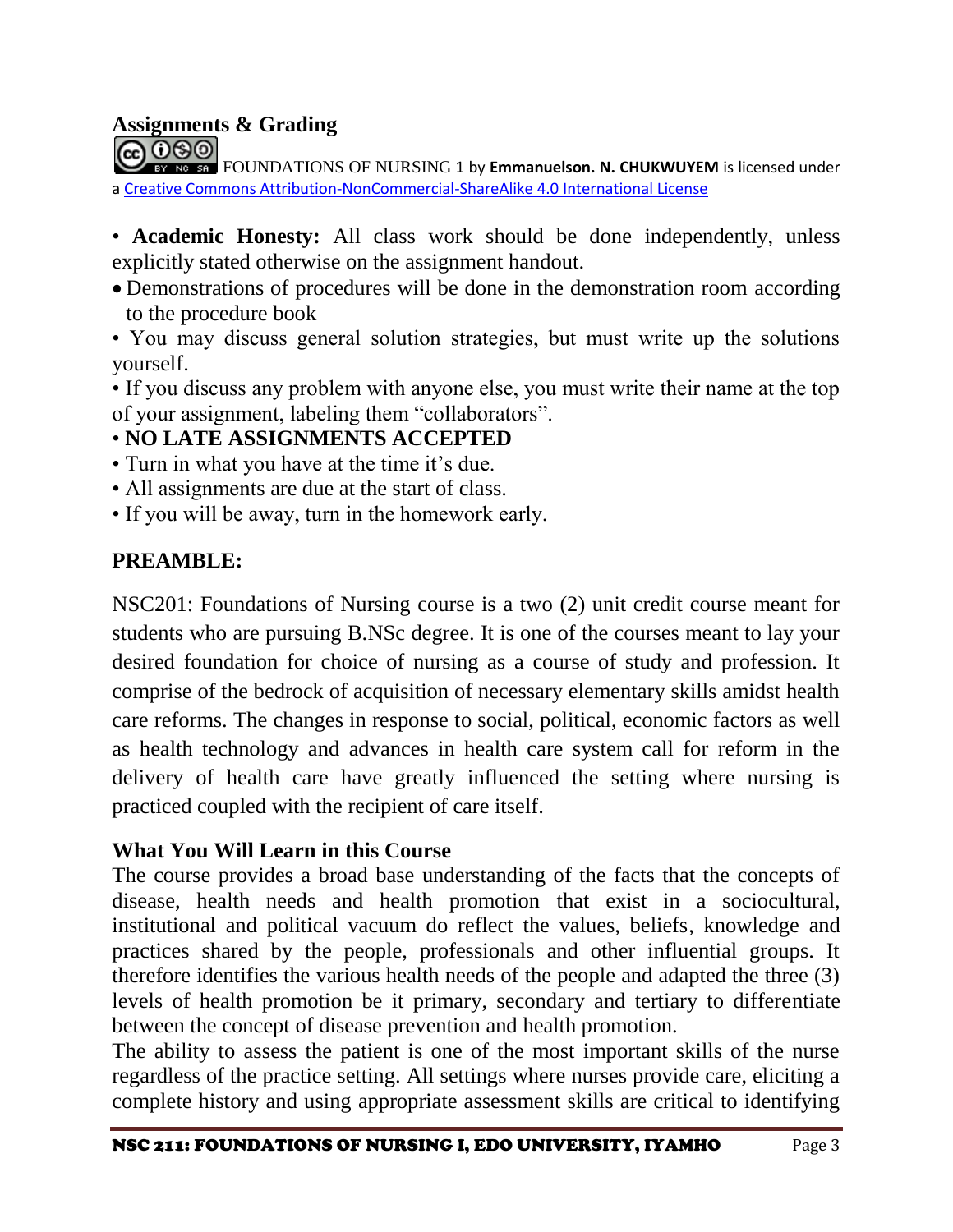physical and psycho-emotional problems concern experienced by the patient. Patient assessment include the five (5) steps in nursing process and is necessary to obtain data that will enable the nurse to make a nursing diagnosis, identifying and implementing nursing intervention and assess their effectiveness.

The course looks at the individual and his health care utilizing the holistic approach, cultural diversity, safety and comfort of care, sexuality and gender issues as well as the ethical issues in relation to nursing practice. It also identifies the legal responsibilities and their implications for nursing practice and impact on the nursing profession.

# **INTRODUCTION**

Health and human needs are inextricably interrelated. Humans need a number of essentials to survive. The assertion that all individuals irrespective or age, sex, race or creed have needs that they strive to satisfy is therefore is no exaggeration. The Cambridge International Dictionary of English defined 'Needs' as things one must have or things required to live a satisfactory life i.e. things essential to life and quality living. As a corollary, illness or risk of illness occurs when individuals are not able to satisfy one or more of their basic needs.

Since the soul of nursing is caring, much of our career is weaved around helping people to satisfy these needs. This is consistent with the position of that renowned nurse theorist, Virginia Anderson, who submitted that Nursing is primarily assisting the individual (sick or well) in the performance of those activities contributing to health, or its recovery (or to a peaceful death) which he would have performed unaided if he had the necessary strength, will, or knowledge, as well as helping the individual to be independent of such assistance as soon as possible. Achieving this is however no mean work. This is because human beings are not merely physiological creatures and their needs are multifaceted and multidimensional. Besides, every individual is a unique being and as such requires some unique needs in addition to the basic human needs. This unit therefore takes a detailed look at human needs with a view to enhancing nurses' ability to help their clients meet these varied needs.

**OBJECTIVES** At the end of this unit, you should be able to:

- state the basic human needs
- list at least five physiologic needs of all people
- describe relationships among the different levels of needs
- relate the achievement of basic human needs to health status
- discuss the nurses' role in assessing and meeting patient/client's need.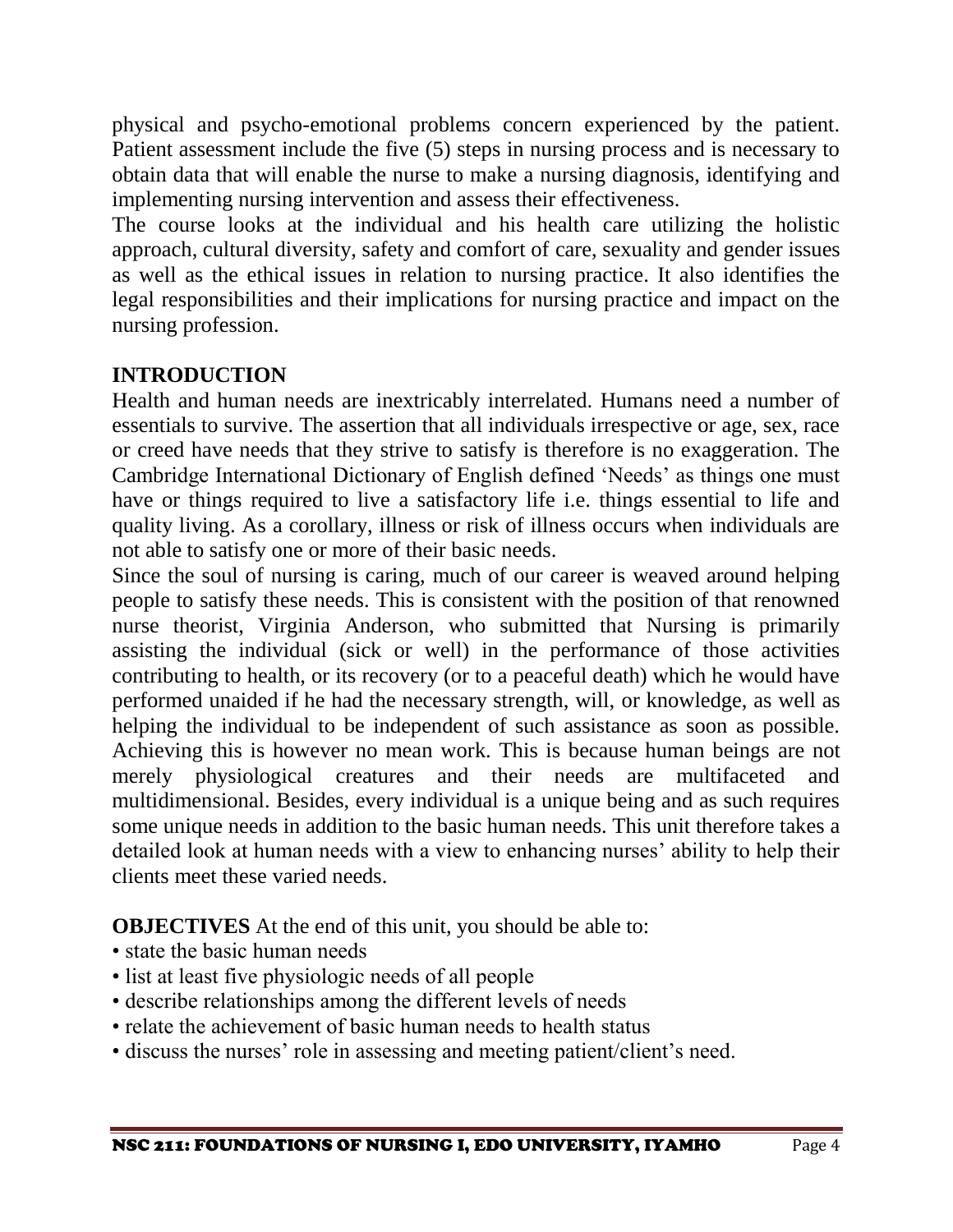**Overview of Individual Needs** Human needs are many. They encompass both physical and non-physical elements needed for human growth and development, as well as all those things humans are innately driven to attain. Human needs therefore can be broadly classified into two major groups viz: Primary needs and Secondary needs (Rosdahl, 1995).

**Primary needs** otherwise known as Basic needs, are survival needs. They must be met to sustain life. Put differently, their absence or non-satisfaction portends great threat to human existence. As such they take precedence over other needs called secondary needs. The beyond intractability project (2003) in their write-up on Leadership and Human Behaviour states that basic needs are physiological, such as food, water, and sleep; as well as psychological, such as affection, security, and self-esteem. According to this organization, these basic needs are also called deficiency needs because if an individual does not meet them, then that person will strive to make up the deficiency and they are usually listed in hierarchical order.

**Secondary needs** or Meta needs (growth needs) as they are sometimes referred to, are additional higher needs that must be met to maintain the quality of life. They include justice, goodness, beauty, order, unity, etc. Basic needs normally take priority over growth needs. For example, a person who lacks food or water will not normally attend to justice or beauty needs. Unlike the basic needs, the Meta needs can be pursued in any order, depending upon a person's wants or circumstances, as long as the basic needs have all been met.

**The Basic Human Needs** There are at least five sets or categories of needs, which we can classify as Basic Human Needs. They are physiological, safety, love, esteem and self-actualization needs. These needs are related to each other, being arranged in a hierarchy of prepotency. This means that the most prepotent goal will monopolize consciousness and will tend of itself to organize the recruitment of the various capacities of the organism. The less prepotent needs are minimized, even forgotten or denied. But when a need is fairly well satisfied, the next prepotent ('higher') need emerges, in turn to dominate the conscious life and to serve as the center of organization of behavior, since gratified needs are not active motivators. Thus man is a perpetually wanting animal. Ordinarily the satisfaction of these wants is not altogether mutually exclusive, but only tends to be. The average member of our society is most often partially satisfied and partially unsatisfied in all of his wants (Maslow, 1943).

**Physiologic Needs** Undoubtedly the physiological needs are the most pre-potent of all needs. Why? They are basic biological needs for life sustenance. This means that in the human being who is missing everything in life in an extreme fashion, it is most likely that the major motivation would be the physiological needs rather than any others. A person who is lacking food, safety, love, and esteem would most probably hunger for food more strongly than for anything else. Stated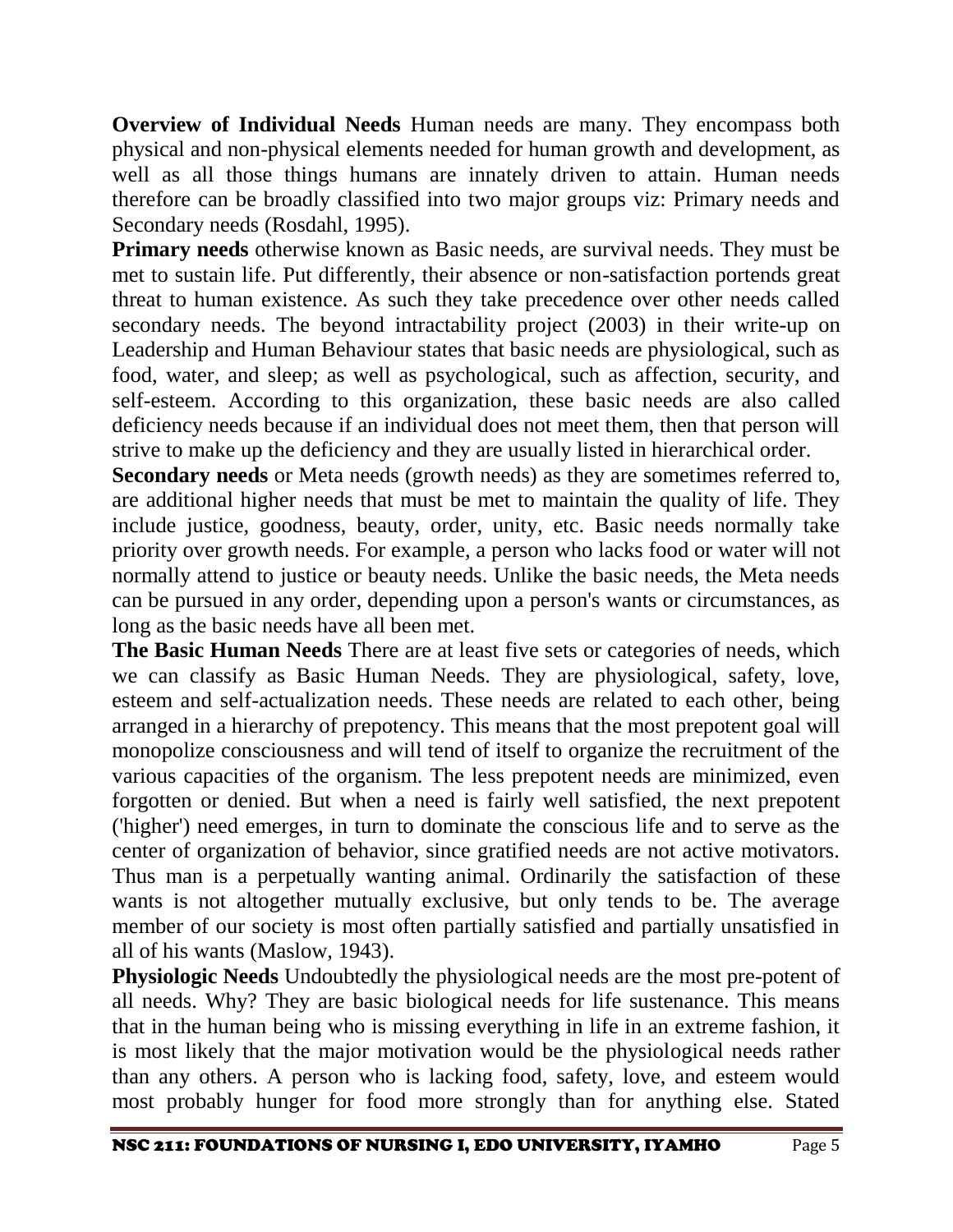differently, if the physiological needs are unsatisfied, all other needs may become simply non-existent or be pushed into the background. All capacities are put into the service of hunger-satisfaction, and the organization of these capacities is almost entirely determined by the one purpose of satisfying hunger. The receptors and effectors, the intelligence, memory, habits, all may now be defined simply as hunger-gratifying tools. Capacities that are not useful for this purpose lie dormant, or are pushed into the background. For instance, the urge to write poetry, the desire to acquire an automobile, the desire for a new pair of shoes are, in the extreme case, forgotten or become of secondary importance. For the man who is extremely and dangerously hungry, no other interests exist but food. He dreams food, he remembers food, and he thinks about food, he emotes only about food, he perceives only food and he wants only food (Maslow, 1943).

Perhaps it should be mentioned that any of the physiological needs and the consummatory behavior involved with them serves as channels for all sorts of other needs as well. That is to say, the person who thinks he is hungry may actually be seeking more for comfort, or dependence, than for vitamins or proteins. Conversely, it is possible to satisfy the hunger need in part by other activities such as drinking water or smoking cigarettes. In other words, relatively isolable as these physiological needs are, they are not completely so (Maslow, 1943). In synopsis, the first need of the body is to achieve homeostasis and this is achieved through the consumption of food, water and air; elimination of exogenous and endogenous wastes; sleep and rest; activity and exercise; and sexual gratification. Let us then take a look at each of these physiological needs.

**Air/Oxygen –** This is the most essential of all basic needs. Air is a name for the mixture of gases present in the earth atmosphere. By volume, dry air contains approximately 78.1% Nitrogen, 20.9% Oxygen, 0.9% Argon, and 0.03% Carbon Dioxide. Oxygenation (the delivery of oxygen to the body cells and tissues) is necessary to maintain life and health (Christensen, 1998). The brain for instance cannot function without oxygen for longer than  $4 - 5$  minutes (Cox, 1995). Oxygen is needed for internal respiration alongside the metabolic processes occurring in the body. The body meets its oxygen need via external respiration or what is called gaseous exchange. Variables affecting oxygenation include age, environmental and lifestyle factors and certain disease process. Consequently anything that interferes with the airway, atmospheric oxygen content, human respiration and circulation can threaten the body's oxygen supply. Examples of such abound but briefly they include: some respiratory diseases like emphysema, asthma, pneumonia; air pollution; blockage of respiratory tract by secretion to mention a few (Rosdahl, 1995). Clients with compromised oxygenation status need careful assessment and thoughtful nursing care to achieve adequate and comfortable level of oxygenation status (Christensen, 1998). Nursing measures to meet oxygen needs range from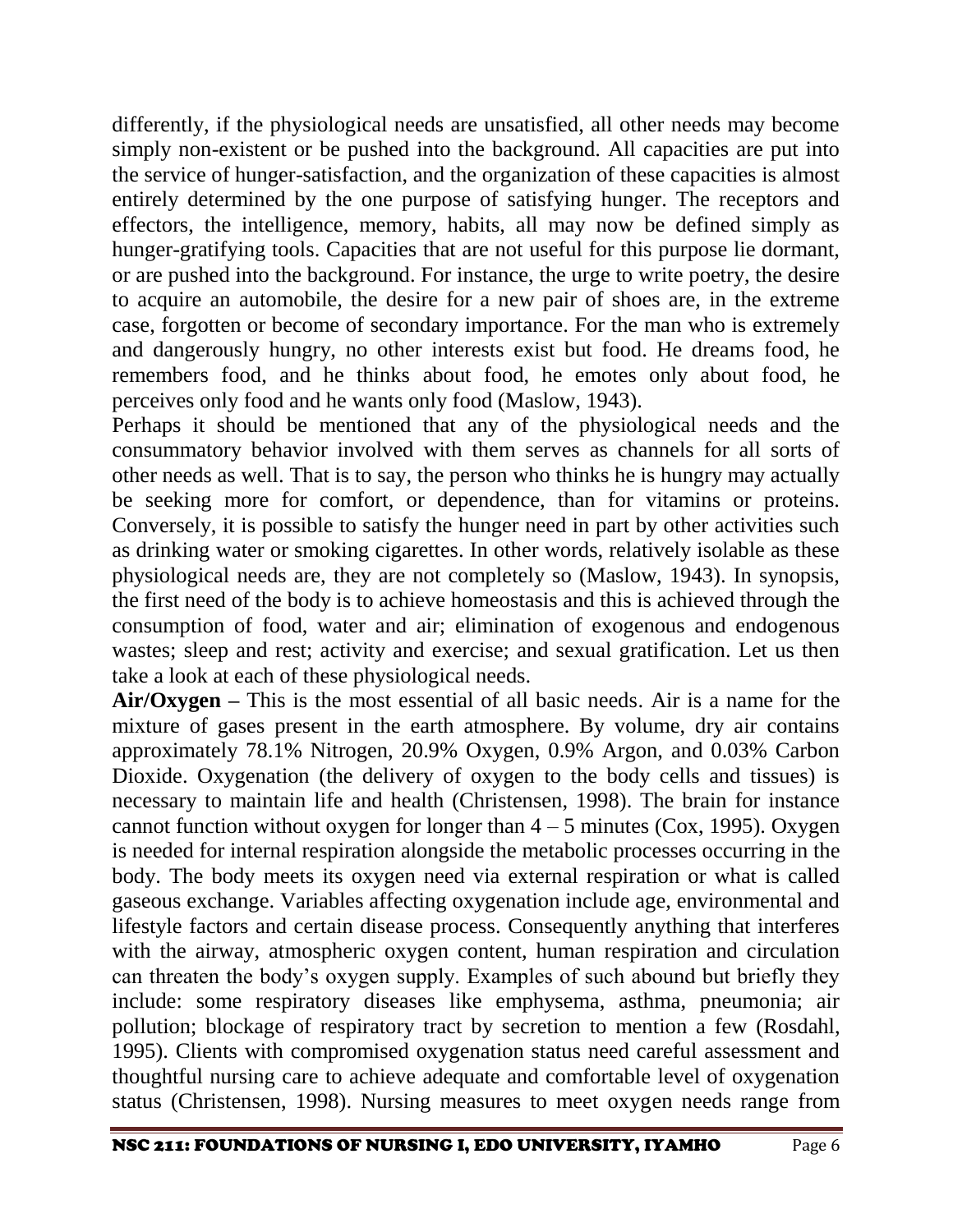teaching client to rest in position that increases respiratory volume and thus the level of oxygen, to emergency cardiopulmonary resuscitation for cardiac arrest and supportive measures such as administration of oxygen to patients/clients with pulmonary disease (Cox, 1995).

**Water and Fluids –** It is no exaggeration that though a man can survive several days without food could last only a few hours without water. Water takes many different shapes on earth: water vapour and clouds in the sky, waves and icebergs in the sea, glaciers in the mountain, aquifers in the ground, to name but a few. From a biological standpoint, water has many distinct properties that are critical for the proliferation of life that set it apart from other substances. Water carries out this role by allowing organic compounds to react in ways that ultimately allows replication. It is a good solvent and has a high, surface tension and thus allows organic compounds and living things to be transported in it.  $60 - 70\%$  of the body cells are made up of fluids. The body constantly loses fluid to the environment via the various regulatory systems in the body. Howbeit, body fluid is replenished by ingestion of liquids and food products such as meats and vegetables, which contain 65% to 97% water and through the chemical oxidation of food substances. The healthy existence or otherwise of the cellular system, indeed the entire body therefore depends on the maintenance of proper volume, chemical composition, and placement of these fluids. This balanced internal environment is what is called homeostasis. Virtually all illness states (unconsciousness, kidney dysfunctions, gastroenteritis, and diabetes mellitus etc.) threaten this balance. It is even threatened in a healthy state, especially when one engages in prolonged outdoor exercises without adequate fluid intake. Prolonged administration of certain therapeutic regimen could also alter this balance, for instance the use of diuretics and corticosteroids. Dehydration and oedema indicate unmet fluid needs. Dehydration is the excessive loss of fluid from body tissues; it is accompanied by a disturbance of body electrolytes. Could follow prolonged fever, vomiting, diarrhoea, trauma or any other condition that causes a rapid fluid loss. Oedema is the abnormal accumulation of fluid in the interstitial spaces of tissues, pericardial sac, intrapleural space, peritoneal cavity, or joint capsules. Oedema may be caused by decreased serum protein level, altered functioning of the cardiovascular, renal, or hepatic system, or drugs. The nurse examines patients/clients for actual and potential fluid and electrolyte imbalance. Poor skin turgor (normal skin elasticity becoming lax), flushed dry skin, decreased tears or salivation, a coated tongue, decreased urine output (oliguria), confusion and irritability indicate dehydration (Cox, 1995). Pitting bipedal oedema, facial puffiness, ascites (accumulation of fluids in the peritoneal cavity), positive shifting dullness are all manifestations of excessive body fluids. The nurse can assist in conditions of altered fluid balance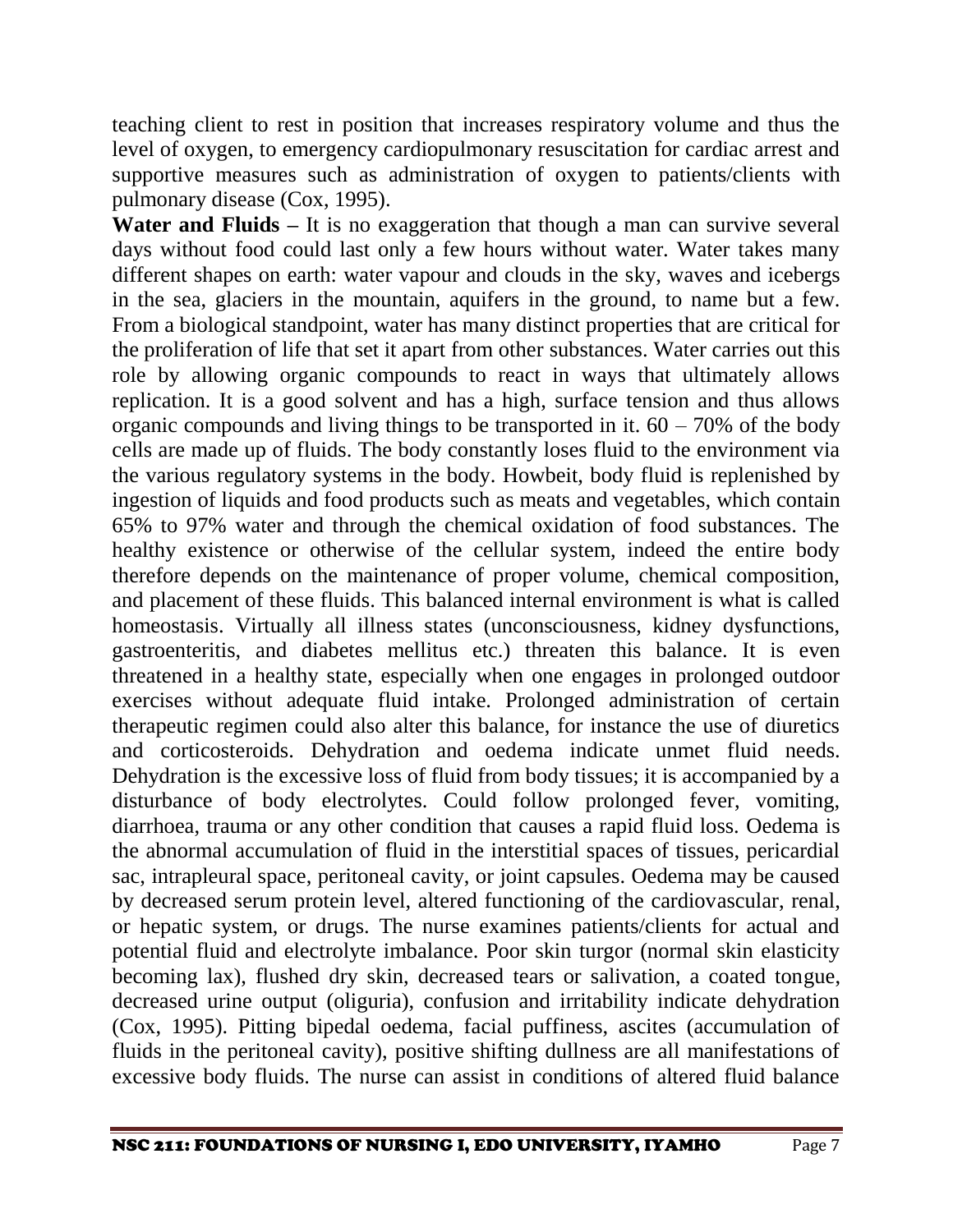through accurate assessment, measuring of intake and output, weighing of patients and monitoring of intravenous infusions and so on and so forth.

**Food and Nutrients –** Food is any substance that can be consumed, be it of plant or animal origin including liquid drinks, and it is the main source of energy and of nutrition for man and other animals. The phrase 'we are what we eat' is frequently used to signify that the composition of our bodies is dependent in large measures on what we have consumed (Latham, 1997). Today there is a greater awareness of the relationship between health and nutrition, nutrition and the onset of illness, nutrition and wound healing, and nutrition and effective immunity. Optimal nutrition (intake matches energy expenditure; proper amount of each essential nutrient) is essential for: Normal growth and development; maintenance of bodily functions; optimal activities status; resistance to infection; and repair of injuries to cells and tissues. Lack of adequate nutrition produces specific identifiable diseases such as kwashiorkor, marasmus, rickets, e.t.c. Poor nutritional habits, inability to chew and swallow, nausea and vomiting equally pose a threat to nutritional status. Over-eating on the other hand also adversely affect health (results in obesity, hypercholesterolemia and other related problems). Perhaps the point that could be safely made is that while good nutrition is not synonymous to good health, good health is not achievable without adequate nutrition. To determine whether patients/clients are meeting nutritional needs, the nurse considers body weight and other markers of nutritional deficiency. These include the physique, body mass index, hair texture and colour, some laboratory data (e.g. PCV), and food intake patterns. Signs and symptoms indicating that individuals are not meeting nutritional needs include failure to thrive, unplanned weight loss, fatigue, pallor and recurring mouth and gum sores (Cox, 1995). To help individuals meet their nutritional needs, the nurse must have a good understanding of the various locally available foodstuffs and their nutritive values as well as the digestive and metabolic processes of the body. Nursing action targeted at resolving nutritional problems range from health education to assuming total responsibility for the planning and feeding of patients.

### **SELF ASSESSMENT EXERCISE 1** List the basic human needs.

**Elimination of Waste Products – This is essential to maintain life and comfort.** The integumentary (the skin and its appendages), respiratory, urinary, hepatic, and digestive systems are the organs primarily concerned with elimination of wastes from the body. The skin eliminates water and salt in form of sweat; the kidney, excess fluids and electrolytes; the lungs, carbon dioxide and water; the intestine, solid wastes and fluids; and the liver, detoxified drugs and toxins. Many conditions (kidney or renal problems, bowel obstruction, diseases of the respiratory tract e.t.c) impair this process of waste elimination in the body with grave consequences.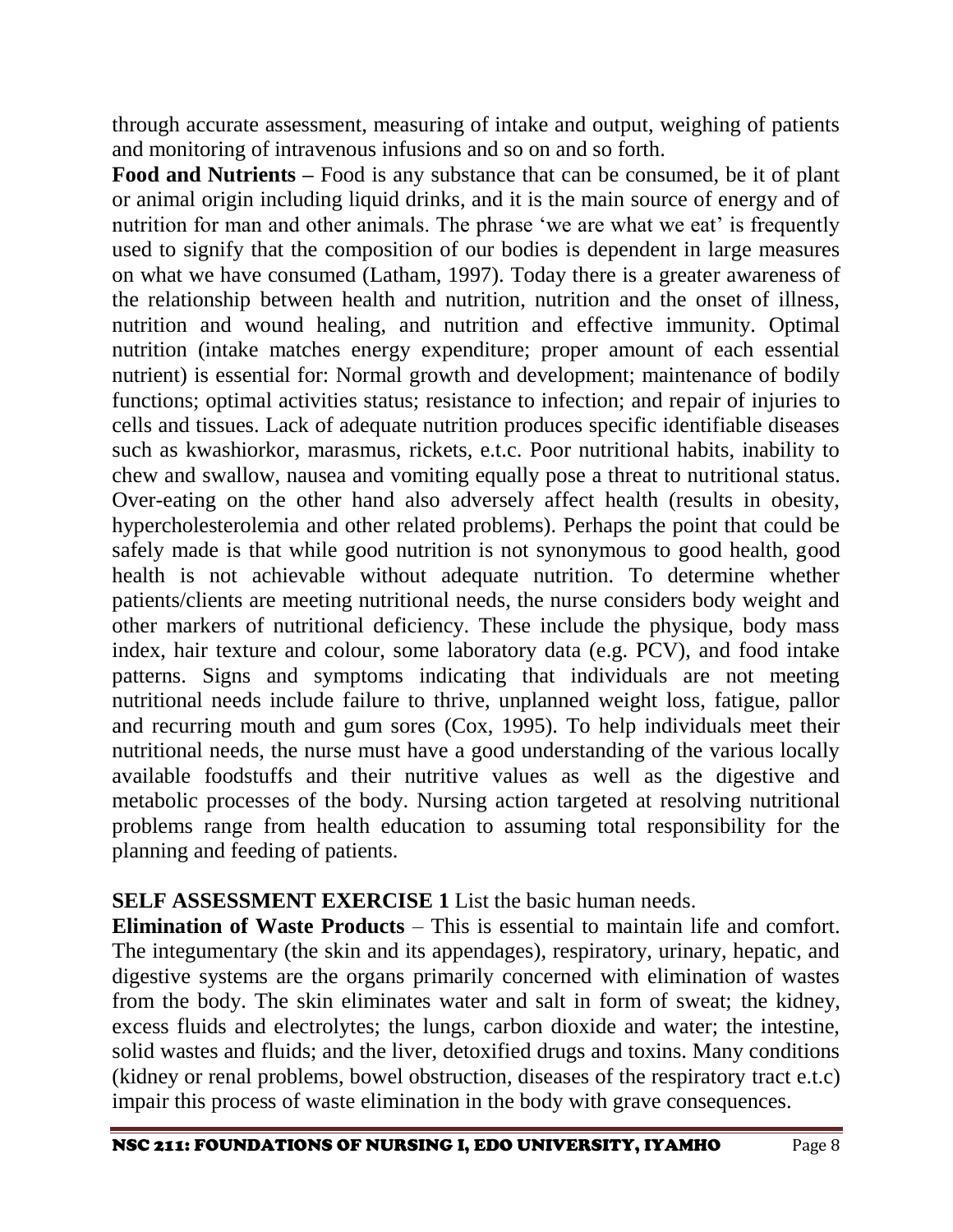A patient/client whose urinary elimination needs are unmet may become incontinent or develop urinary tract infection. Unmet urinary elimination needs also results in fluid and electrolyte imbalances. A patient unmet need for bowel elimination may lead to changes in pattern of elimination or diet intake (Cox, 1995). Nursing measures at helping clients/patients meet their elimination needs may be as simple as providing privacy or changing diet or giving enema or as complex as inserting a urethral catheter, conducting peritoneal dialysis or haemodialysis, or assisting with surgery to relieve bowel obstruction or administering medication to relieve constipation.

**Sleep and Rest** – Sleep is a recurrent, altered state of unconsciousness that occurs for sustained periods, during which the body experiences minimal physical activity and a general slowing down of physiological processes with resultant restoration of energy and well-being. It provides time for the repair and recovery of body systems for the next period of wakefulness. Rest refers to a state of relaxation and calmness (Coy, 1998). Like sleep it reduces physical and psychological demands on the body. Activities during rest periods range from lying down to taking a quiet walk. While it is very true that the much of sleep required by individuals depends to a large extent on such factors as age, pregnancy, state of health; sleep deprivation has been implicated in the worsening of certain mental disorders. Although the length of time that can be considered as adequate sleep is still controversial, there is a general belief that about 6 to 8hours of sound sleep is sufficed for healthy living. Rest and sleep habits of persons entering the hospital or other health care facility can easily be changed by illness, the strange hospital environment culminating in fear and anxiety, and hospital routines. The nurse must be aware of patient/client's need for rest and sleep as lack of it aggravates the existing deteriorating state of health of the clients. As nurses, we can assist our clients to get enough rest and sleep by providing safe, comfortable, and quiet environment, maintenance of proper anatomical alignment or positioning, provision of adequate ventilation, giving of warm tub bath, soothing back rub, and prescribed sleep enhancing medications (Rosdahl, 1995). Any bedtime habits, such as reading, walking, bathing or drinking milk should be incorporated into the care plan. When possible the nurse should plan care to fit the patient's/client's usual sleep-wake-cycle (Cox, 1995).

**Activity and Exercise –** Mobility or movement is an activity most people have taken for granted but the ability to move and be active brings about positive benefits to one's health status (Brillhart 1998). Mobility though not absolutely essential for survival is needed to maintain optimum health. According to respiration Rosedale (1995) activity stimulates the mind and body while exercise helps in maintaining body's structural integrity and health by enhancing circulation and respiration. Mobility enhances muscle tone, increases energy levels, and is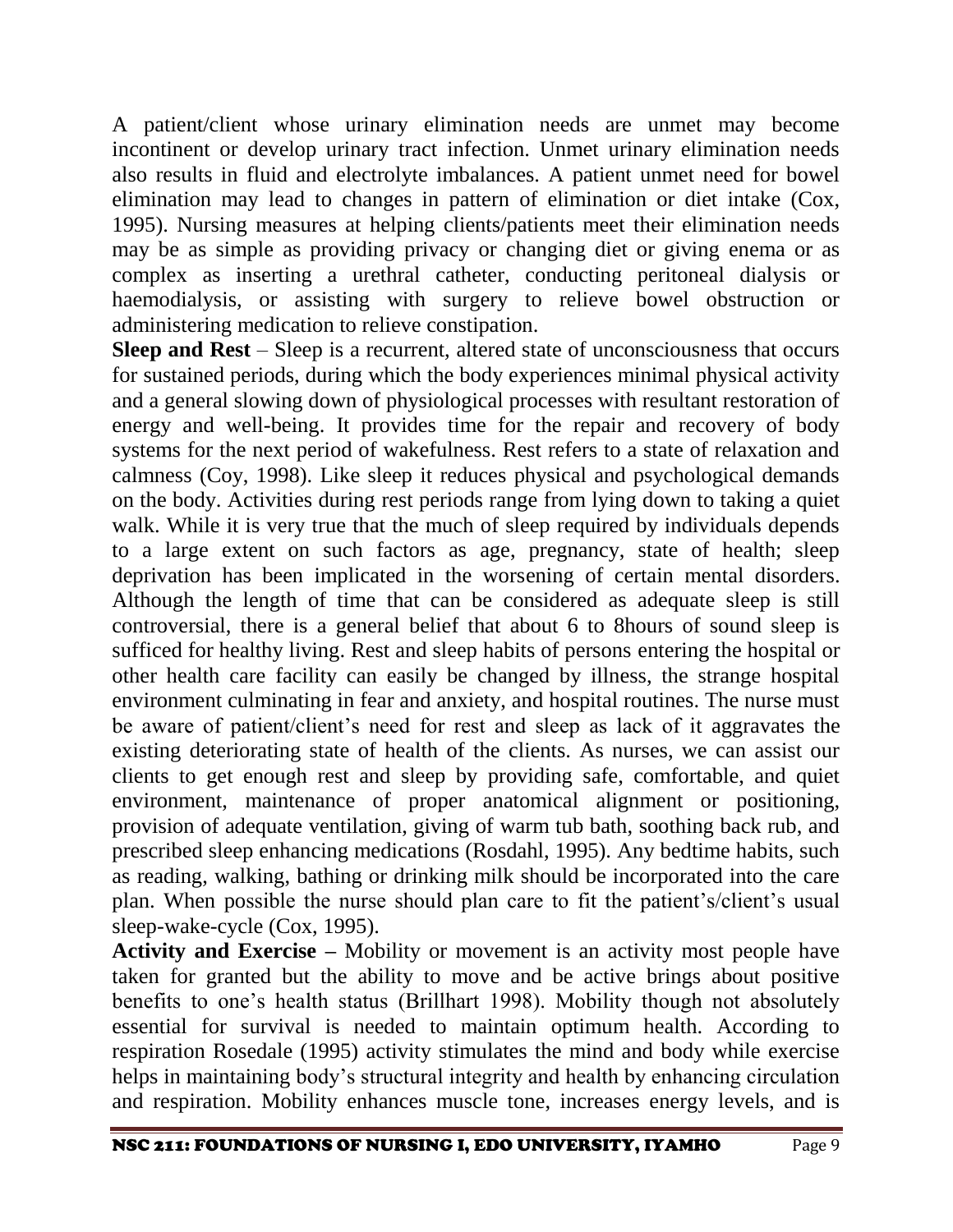often associated with psychological benefits such as independence and freedom. Functional mobility is governed by body mechanics, the purposeful and coordinated use of body parts and positions during activity. Use of proper body mechanics maximizes the effectiveness of the efforts of the Musculoskeletal and neurological systems and reduces the body's exposure to strain or injury during movement (Brillhart 1998). The nurse can assist her client to obtain needed exercises in the following ways: (a) Through the teaching of pre-operative breathing exercises; (b) Encouraging early ambulation post-surgery; (c) Conduction of passive range of motion exercises; (d) Turning of immobilized patients (non-ambulant patients) to mention but a few.

**Sexual Gratification –** Everyone is a sexual being regardless of health status (Hodge, 1995), and sexual integrity is an integral part of a person's well-being. Even though there are no universal values about sexuality, individuals do experience sexual needs but unlike other physiologic needs, sexual gratification may be sublimated (Rosdahl 1995). This to an extent underscores the fact that the sex need is not vital to survival of individuals but it is vital to the survival of the species. Nurses often encounter clients whose sexuality is threatened. Some illnesses such as diabetes mellitus, chronic pain, some disabilities, certain surgeries and some medications like certain antihypertensive, and even hospitalization may impair a person's sexual integrity (Delaune & Ladner, 1998). The nurse can be of great help in managing client's sexual problems by demonstrating understanding, creating an atmosphere that communicates consideration, and making the patient feel comfortable. In addition clients and sexual partner need to be informed about the cause of the problem. Medications reducing sexual libido could be substituted while clients with chronic pain could be taught methods of increasing their comfort level (e.g. relaxation techniques). However, as Rosdahl (1995) rightly suggested, when a client present with major sexual problems such should be referred for professional counseling.

### **Security and Safety Needs**

Once the physiological needs are relatively well gratified, there then emerges a new set of needs, which we may categorize roughly as the safety needs. All that has been said of the physiological needs is equally true, although in lesser degree, of these desires. They may equally well wholly dominate the organism. They may serve as the almost exclusive organizers of behavior, recruiting all the capacities of the organism in their service, and we may then fairly describe the whole organism as a safety-seeking mechanism. Again we may say of the receptors, the effectors, of the intellect and the other capacities that they are primarily safety-seeking tools. Again, as in the hungry man, we find that the dominating goal is a strong determinant not only of his current world-outlook and philosophy but also of his philosophy of the future. Practically everything looks less important than safety,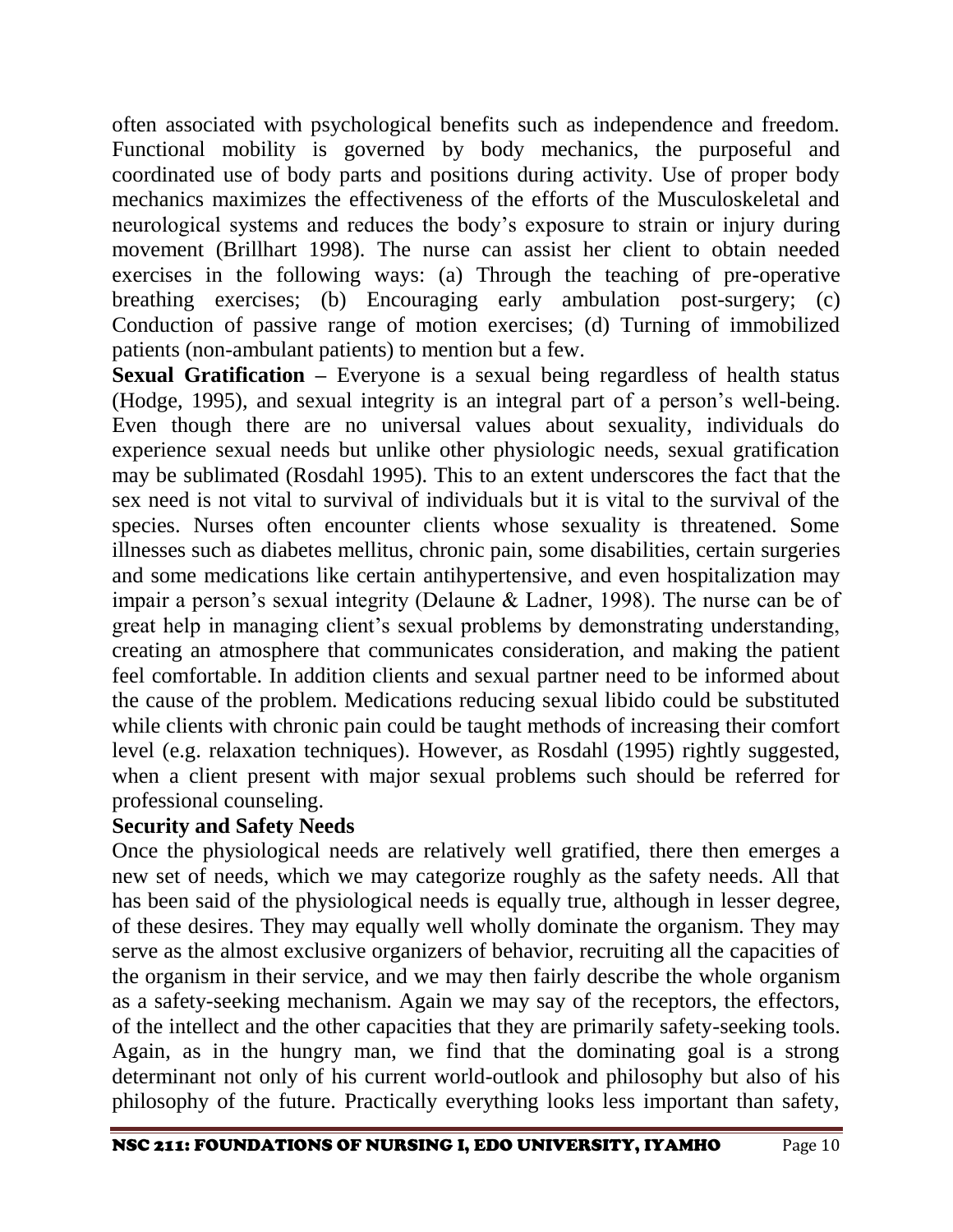(even sometimes the physiological needs which being satisfied, are now underestimated). A man, in this state, if it is extreme enough and chronic enough, may be characterized as living almost for safety alone (Maslow, 1943). Whereas the physiological drive have certain limit to their satisfaction, security needs seems to be infinite in nature. For example excessive indulgence in eating could be harmful to people. Characteristics of safety include: predictability, stability, familiarity, as well as feeling safe and comfortable and trusting other people (Rosdahl 1995). Inherent in the above statement is that safety needs contains both physical and psychological components. Freedom from harm, danger and fear, financial security, need for shelter and warmth all are therefore subsumed under safety and security needs.

**Physical Safety –** Maintaining physical safety involves reducing or eliminating threats to body or life. The threat may be illness, accident, danger, or environmental exposure, lack of shelter and warmth. The threat could even be orchestrated by medical or surgical complications following a protracted illness or surgical intervention. Although lack of shelter may not create an immediate threat to life, its cumulative effect may eventually squeeze out life out of people. Furthermore, it will thwart the ability of an individual to progress towards a higher level needs. The need for warmth is however predicated on the fact that the human body functions in a relatively narrow range of temperature and any deviation from this narrow range will spell doom for the whole body (Cox, 1995; Rosdahl 1995). The nurse may assist in removing threats from patient's environment through keen observation and continual assessment, ensuring adequate bed spacing, Keeping wards well illuminated and aerated, scrupulous hand-washing, aseptic wound dressing, locking up of poisons at home to safeguard children, to mention but a few.

**Psychological Safety –** According to Cox, 1995 'To be safe and secure psychologically, a person must understand what to expect from others, including family members and healthcare professionals, and what to expect from procedures, new experiences, and encounters within the environment'. Cox asserted that everyone feels some threat to psychological safety with new and unfamiliar experiences. By extension, a newly hospitalized patient may feel threatened by the strange hospital environment and a patient/client about to undergo a diagnostic test may equally feel threatened by the technology involved. The fact that people rarely open up that their psychological safety is threatened makes assessment of psychological safety often difficulty. To this end, the nurse will have to interpret the patient/client language and behaviour. The nurse may assist in alleviating psychological threat through explanation of procedures to patients before actual intervention, health education e.t.c.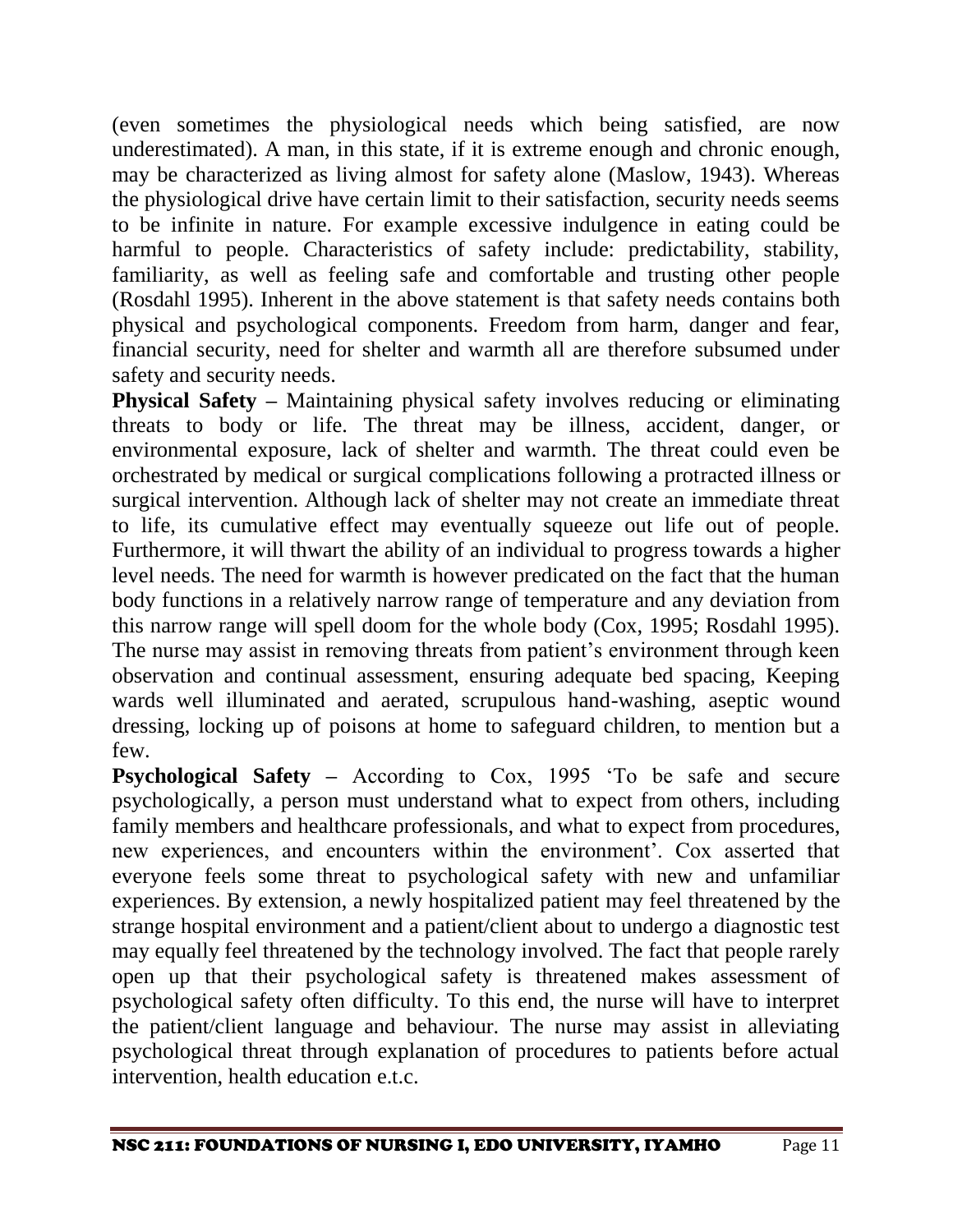**Affiliation and Social Needs (Love).** These encompass the need for friendship, love, belongingness, and acceptance. When both the physiological and the safety needs are fairly well gratified, then the affiliation needs will emerge and dominate the behaviour of human being. Now the person will feel keenly, as never before, the absence of friends, or a sweetheart, or a wife, or children. He will hunger for affectionate relations with people in general, namely, for a place in his group, and he will strive with great intensity to achieve this goal. He will want to attain such a place more than anything else in the world and may even forget that once, when he was hungry, he sneered at love (Maslow, 1943). The drive to belong and be accepted by other people stems from the gregarious nature of human. Everyone needs to feel that they are wanted and belong to a group. Non-fulfillment of these needs may affect the mental health of the individual and indeed has implicated in the etiology of maladjustment and more severe psychopathology. For instance, a usually mild-tempered person may become easily irritated; an outgoing person may suddenly become withdrawn from friends and coworkers; could even affect a person's work habits leading to increased absenteeism or over commitment to the job. For this reason, the nursing care plan for an ill hospitalized patient should include means by which love and belonging needs can be met. Some of the ways by which this need could be met include: getting patient/client actively involved in the development of their care plan; giving nursing care in friendly and empathetic manner; encouraging presentation of greeting cards to patient and visits by friends and relatives; and short social visits by members of the health care team.

**SELF ASSESSMENT EXERCISE 2** Itemize your physiological and psychological needs.

# **CONCLUSION**

Since the attainment of highest level of health by any individual is predicated upon a complex maze of needs achievement, no effort should be spared at ensuring that individuals meet their basic human needs. Nurses, the set of health workers that spend the longest hours with the patients, therefore need to be equipped with knowledge and skill of assessing and meeting the multifaceted needs of their clients.

**SUMMARY** This unit has taken a broad look at the relationship between health and human needs. It noted that all human need a number of essentials to survive and that all human beings are driven by physiologic and psychological needs. It classified human needs into two broad groups – Primary needs and Secondary needs noting that the first level needs (physiologic needs) must be met before a person can address higher level needs. Employing simple illustrations, the unit shows that physiological needs can control thoughts and behaviors, and can cause people to feel sickness, pain, and discomfort. In addition, the unit buttressed the view that 'as illness or injury can interfere with a person's ability to meet needs,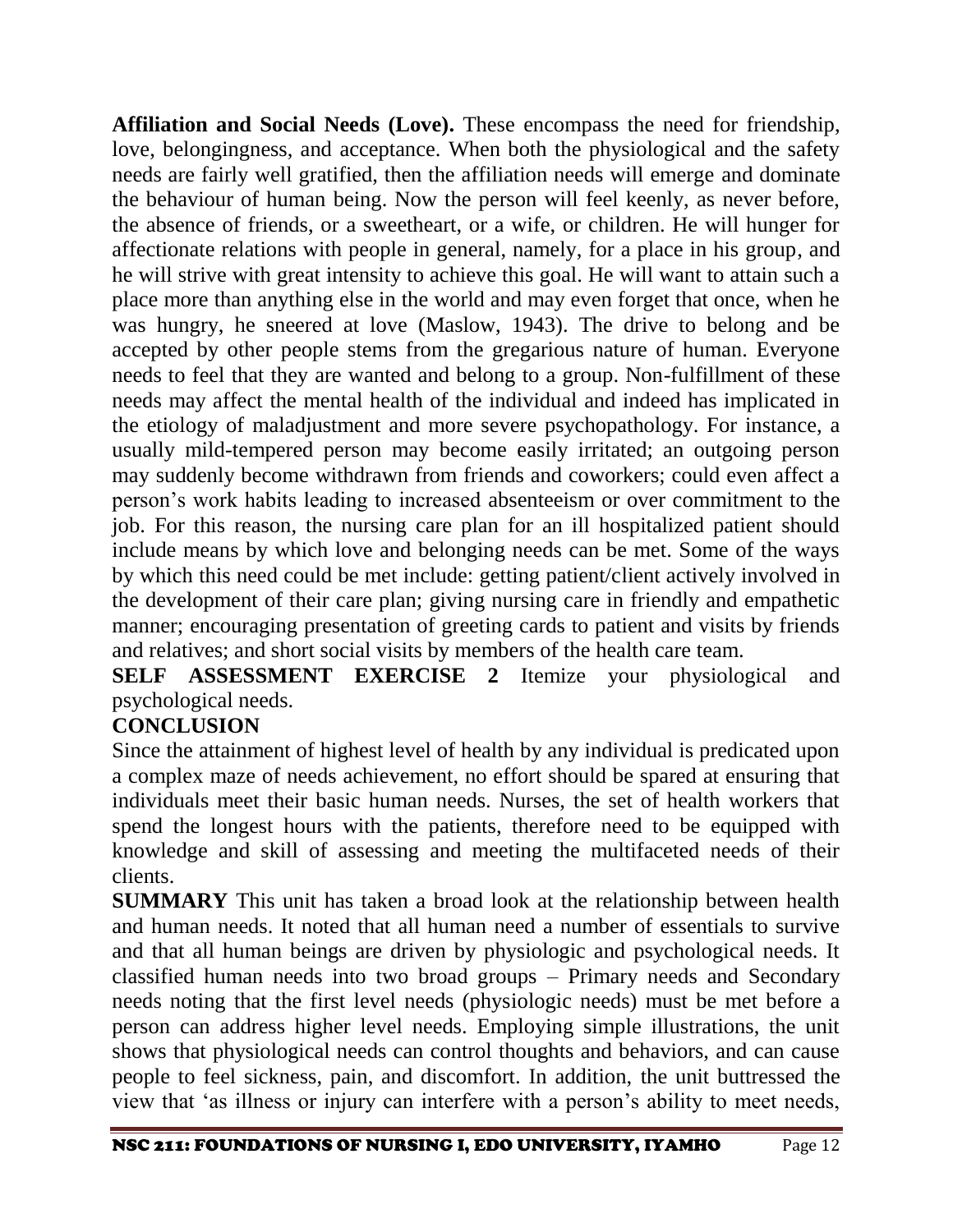the duo could also cause an individual to regress to a lower level of functioning'. Lastly, the unit emphasized that nurses can do a lot in identifying and assisting patients/clients to meet their basic human needs.

# **TUTOR-MARKED ASSIGNMENT**

Classify the basic human and physiological needs.

Describe the relationship among the different levels of needs.

## **ANSWER TO SELF ASSESSMENT EXERCISE 1**

Physiological, Safety, Love, Esteem and Self-actualization.

**ANSWER TO SELF ASSESSMENT EXERCISE 2** 

Physiological: Food, Water, Sleep,

Psychological: Affection, Security and self-esteem.

## **2. HEALTH AND HUMAN NEEDS II CONTENTS**

Introduction **Objectives** Main Content Esteem and Self-Esteem Needs Self-Actualization Needs Theories of Human Needs Criticisms of Maslow's Theory of Needs Application of Basic Needs Theory Conclusion Summary Tutor-Marked Assignment

# **INTRODUCTION**

The preceding unit opens the discussion on the universality of needs and the relationship between health and human needs but fail to address all aspects of this all-important issue. The present unit is therefore a continuation of that discourse. The unit particularly examines esteem needs, self-actualization needs, Maslow hierarchy of human needs and other theories of human needs.

### **OBJECTIVES**

At the end of this unit, you should be able to:

- differentiate between the esteem needs and self-actualization needs
- discuss the Maslow hierarchy of needs
- describe what is meant by hierarchy of needs
- discuss Maslow Hierarchy of Needs and other Needs Theories
- examine the flaws of Maslow Hierarchy of Needs
- discuss the clinical and other applicability of Basic Needs Theory.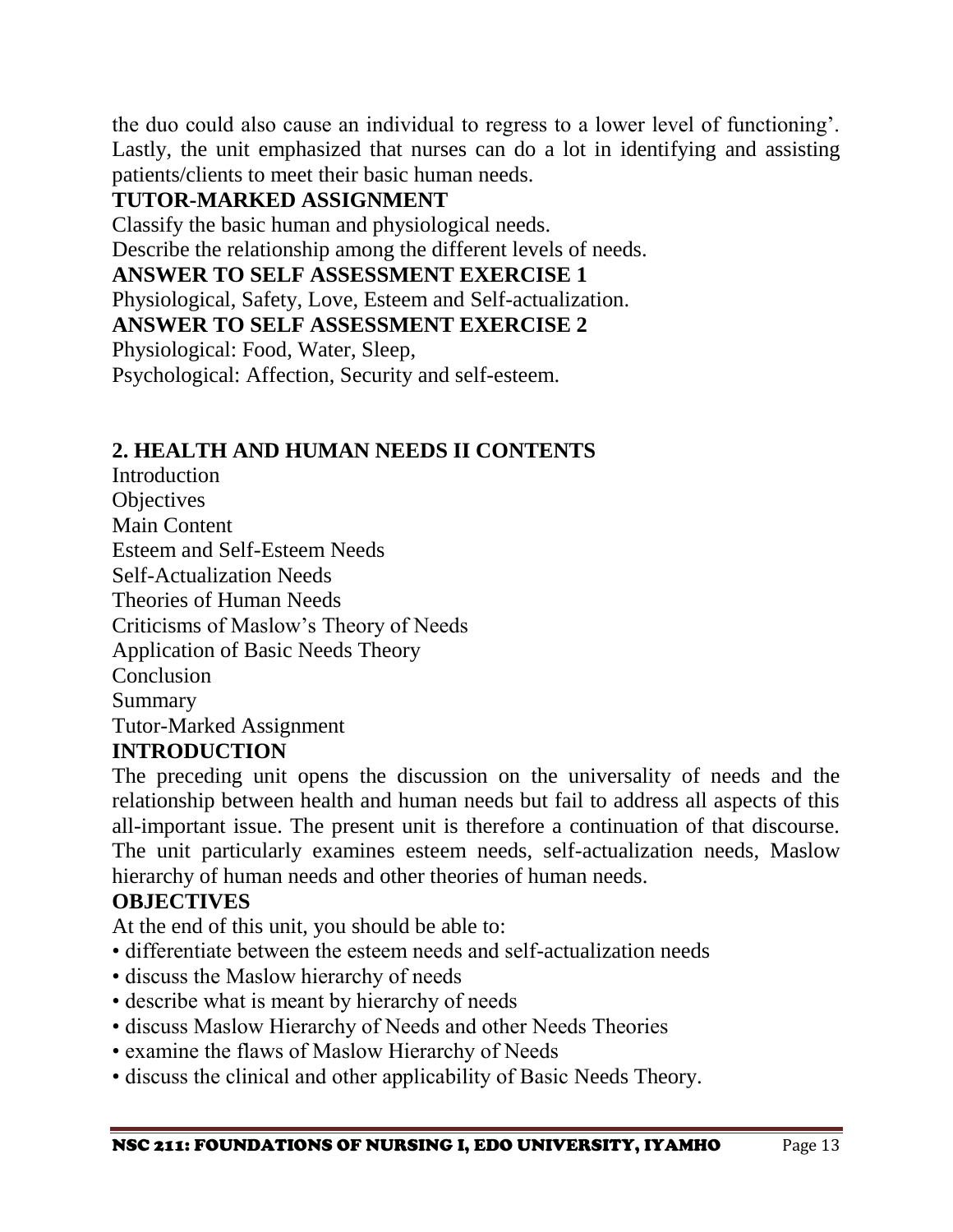# **MAIN CONTENT Esteem and Self-Esteem Needs**

The term self-esteem (self-image, self-respect, and self-worth) is related to the person's perception of self / personal feeling of self-worth and recognition or respect from others. All people in every society (with a few pathological exceptions) have a need or desire for a stable, firmly based (i.e. soundly based upon real capacity), usually high evaluation of themselves, for self-respect, or selfesteem, and for the esteem of others. This is because self-respect and dignity are essential to the psychological well-being of individuals who have reached some degree of satisfaction in the first three levels of human needs. Cox (1995) declared that a change in roles whether anticipated (for instance retirement), or sudden such as injury, may threaten self-esteem. Similarly, changes in body image whether obvious like amputation or hidden (e.g. hysterectomy) may also influence selfesteem. Cox (1995) stressed further that it is not the magnitude of the change or role that affects self-esteem, but rather how the person perceives the self after the change. Esteem and Self-Esteem needs are met when the person thinks well of himself or herself (achievement, adequacy, competence, confidence) and is well thought of by others (recognition, status awards, prestige) (Rosdahl 1995). When both of these needs are met, a person feels self-confident and useful but thwarting of these needs produces feelings of inferiority, of weakness and of helplessness. These feelings in turn give rise to either basic discouragement or else compensatory or neurotic trends (Maslow, 1970). Consequently indications of unmet needs for self-esteem include a feeling of helplessness/hopelessness/inferiority complex and becoming self-critical or unusually lethargic or apathetic about anything involving self, including appearance. In Cox (1995) words, a person feeling the lack of esteem of other people may test others by making such statements that call for their approval or praise, or may act in a way that prevents such approval if little self-esteem is present and the person is certain of failure.

Nursing intervention in cases of low self-esteem begins right from admission or first contact with the client/patient. The nurse can assist client/patient to regain positive self-esteem by conveying a feeling of acceptance and respect, employing a non-judgmental approach in handling the values and beliefs of the client/patient, encouraging independence, rewarding progress, allowing the client/patient to do as much self-care as possible, and tailoring specific nursing actions towards the root cause of the altered self-concept. But if patients' self-esteem is so low that they fail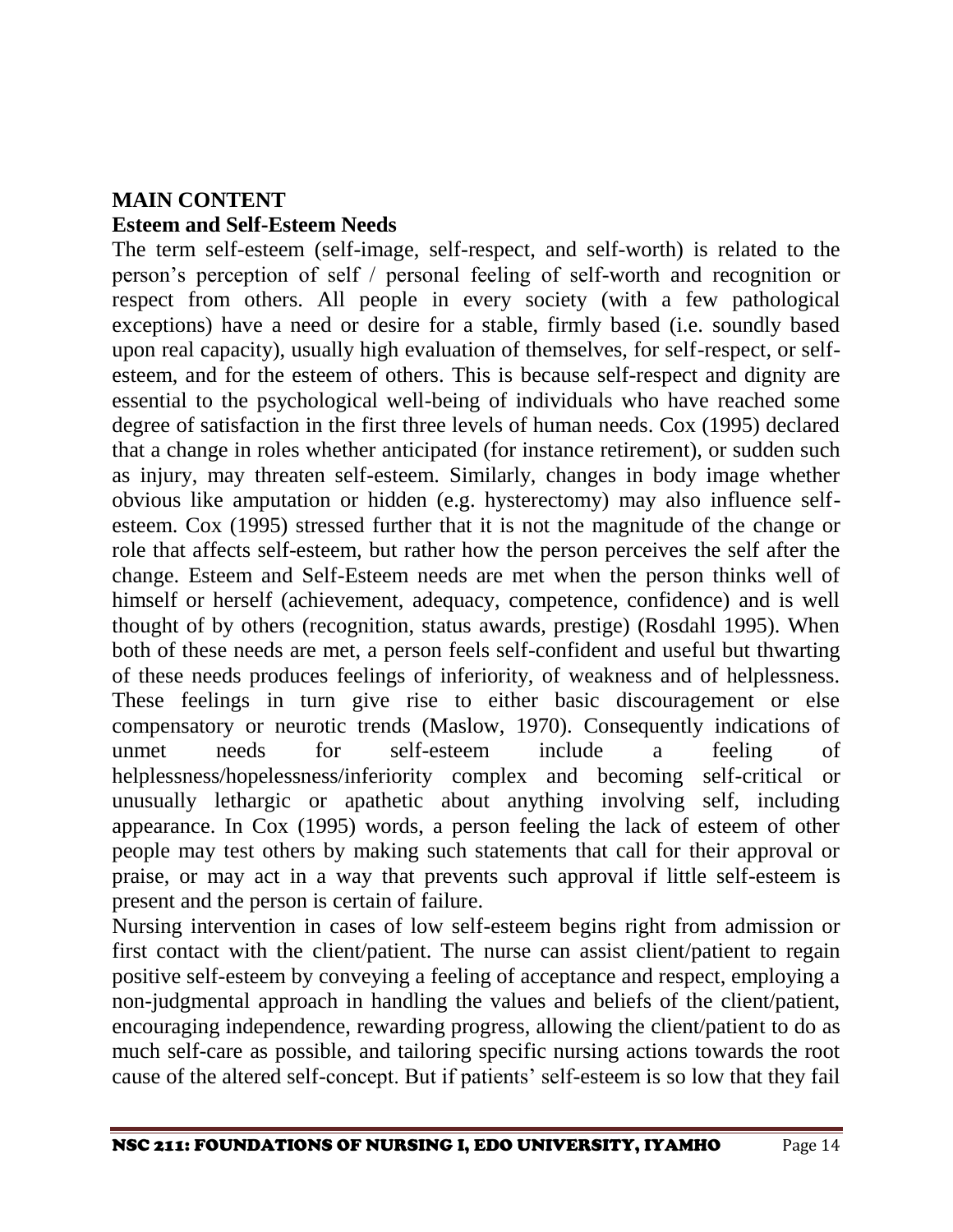to care for themselves, the nurse assumes total responsibility for meeting those other needs while taking steps to increase self-esteem (Rosdahl 1995; Cox, 1995).

#### **Need for Self-Actualization**

This term, first coined by Kurt Goldstein refers to the desire for self-fulfillment, namely, to the tendency for him to become actualized in what he is potentially. This tendency might be phrased as the desire to become more and more what one is, to become everything that one is capable of becoming. They are more ego oriented in nature and frequently express themselves in highly independent behaviors. However, the clear emergence of these needs rests upon prior satisfaction of the physiological, safety, love and esteem needs. That is, even if all aforementioned needs are satisfied, we may still often (if not always) expect that a new discontent and restlessness will soon develop, unless the individual is doing what he is fitted for. A musician must make music; an artist must paint, a poet must write, if he is to be ultimately happy. What a man *can* be, he *must* be (Maslow, 1943). It must however be stressed that the specific form that these needs will take, will of course vary greatly from person to person. In one individual it may take the form of the desire to be an ideal mother, in another it may be expressed athletically, and in still another it may be expressed in painting pictures or in inventions. It is not necessarily a creative urge although in people who have any capacities for creation it will take this form. Present needs, environment, and stressors influence how well people meet their need for self-actualization. As a matter of fact, many psychologists believe that people continue striving to reach this level in life and very few people believe that they are self-actualized. Selfactualized individuals have mature multidimensional personality, frequently they are able to assume and complete multiple tasks, and the achieve fulfillment from the pleasure of a job well done. They do not totally depend on opinions of others about appearance, quality of work, or problem-solving methods. While it is true that they may have failings and doubts, they generally deal with them realistically (Cox, 1995). However, self-actualizers may focus on the fulfillment of this highest need to such an extent that they consciously or unconsciously make sacrifices in the fulfillment of the lower level needs.

Illness, injury, loss of loved one, change in role, and change in status can threaten or disturb self-actualization sometimes manifesting in behavioral changes. The gal of nursing care is to assist individuals to reach their fullest potential. As such nursing care is planned to encourage individual to make decisions when possible, particularly those that concern his health. Because the self-actualized person tends to be creative, nursing care should give room for expression of creativity as well as encouraging the individual to continue with specific projects. And since the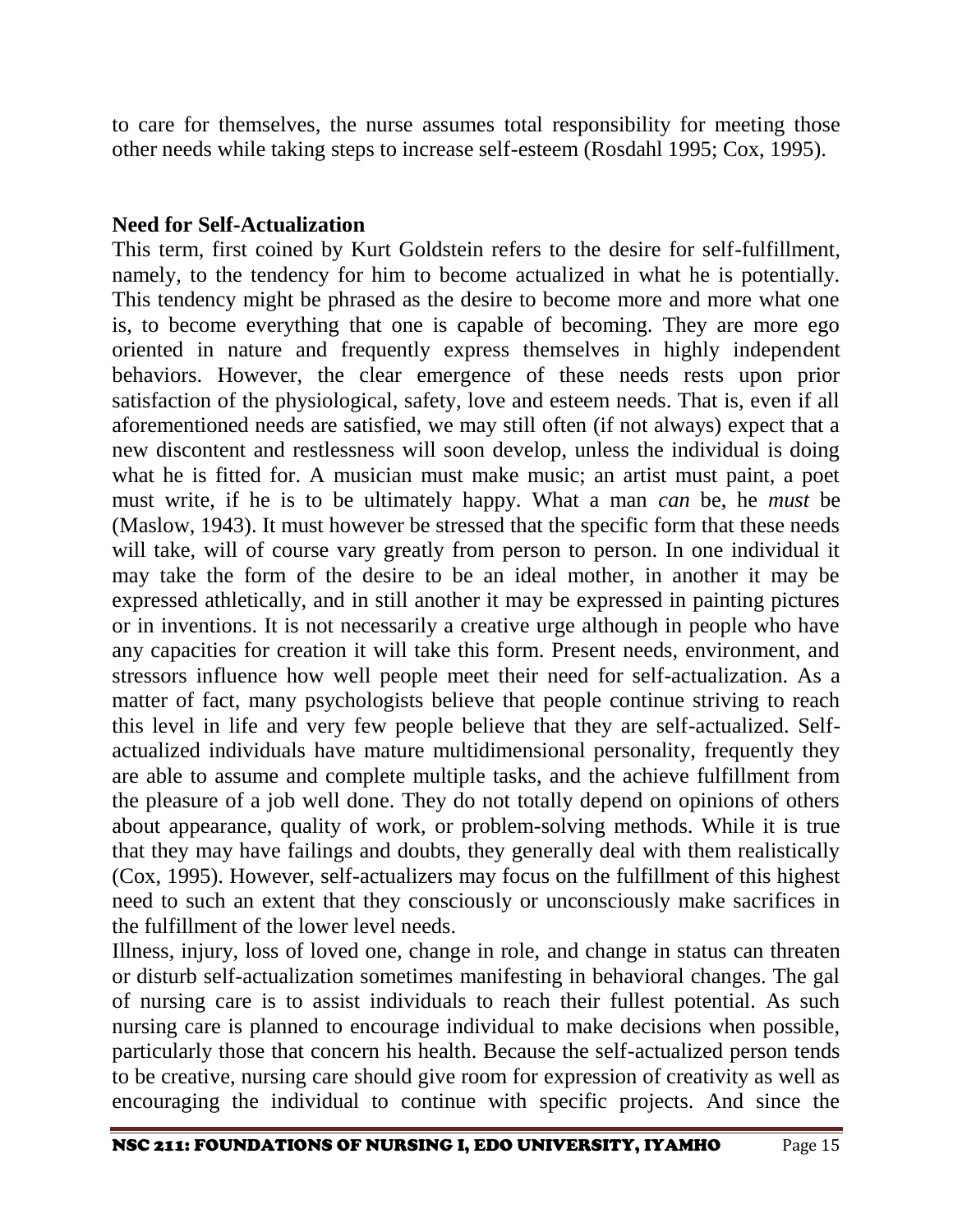healthy self-actualized person generally has a strong need for privacy, the patient's need for privacy must be respected (Cox, 1995).

# **SELF ASSESSMENT EXERCISE 1**

What is the positive link of esteem and self-esteem needs?

Theories of Human Needs

Quite a number of theories have been propounded on human needs but prominent among them are the Maslow Hierarchy of Needs and the Alderfer's Existence/Relatedness/Growth (ERG) Theory of Needs.

(a) Maslow Hierarchy of Needs Abraham Harold Maslow was a renowned psychologist and philosopher who lived between April 1, 1908 and June 8, 1970. He was a scholar and was referred to as the father of humanistic psychology. In 1943, Abraham H. Maslow observed and concluded that:

• Needs are hierarchical in nature. That is, each need has a specific ranking or order of obtainment.

• The need network for most people is very complex, with a number of needs affecting the behaviors of each person at any point in time.

• People respond to these needs in a progressive manner from simple physiological needs (survival needs) to more complex (aesthetic) needs; and that they do so as whole and integrated beings.

• When one set of needs is satisfied, it seizes to be a motivator.

• Lower level need must be satisfied in general, before higher level needs are activated sufficiently to drive behavior.

• There are more ways to satisfy higher level needs than there are for lower level needs

Consequently, he identified various needs that motivate behavior and place them in sequential hierarchy or graded order according to their significance to human survival i.e. in ascending order from lowest to the highest needs. He posited that that the basic needs of all people regardless of age, sex, creed, social class, or state of health (sick or well) could be categorized into five levels:

• Physiological: hunger, thirst, bodily comforts, etc.

• Safety/Security: the need for structure, predictability, out of danger, free from harm, feel safe and secure;

• Belongings and Love: the need to be accepted by others and to have strong personal ties with one's family, friends, and identity groups;

• Esteem: the need to achieve, be competent, gain approval and recognition; and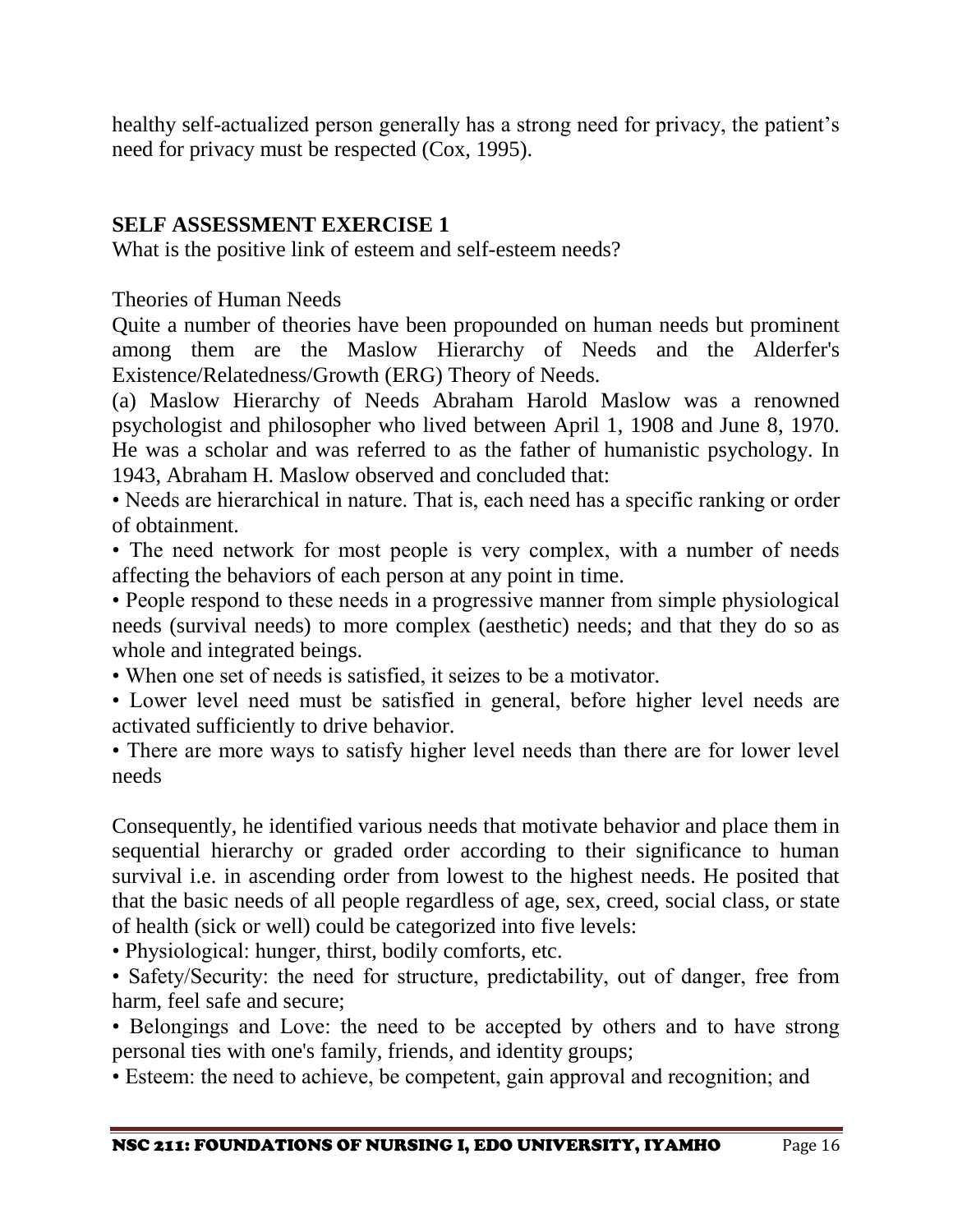• Self-Actualization: the need to find self-fulfillment and reach one's potential in all areas of life;

Maslow's needs pyramid starts with the basic items of food, water, and shelter. These are followed by the need for safety and security, then belonging or love, self-esteem, and finally, personal fulfillment (Self-Actualization). According to him, the first level needs, which are physiologic, occupying the bottom of the pyramid/ladder, are the most important as they are activities needed to sustain life such as breathing and eating.

Fig 1 Schematic Representation of Maslow Hierarchy of Needs



Source: Adapted from Dr. C. George Boeree (2004) Abraham Maslow. Available on http://www.ship.edu/∼cgboeree/maslow.htm

Each higher level represents one of lesser importance to human existence than the one previous to it. Maslow believed that it is when a particular physiological need is met with relative degree of satisfaction that other needs of lesser importance to human existence take precedence. However by progressively satisfying needs at each subsequent level, people can realize their maximum potential for health and well-being (Timby, 1996).

# **(b) Alderfer's Existence/Relatedness/Growth (ERG) Theory of Needs**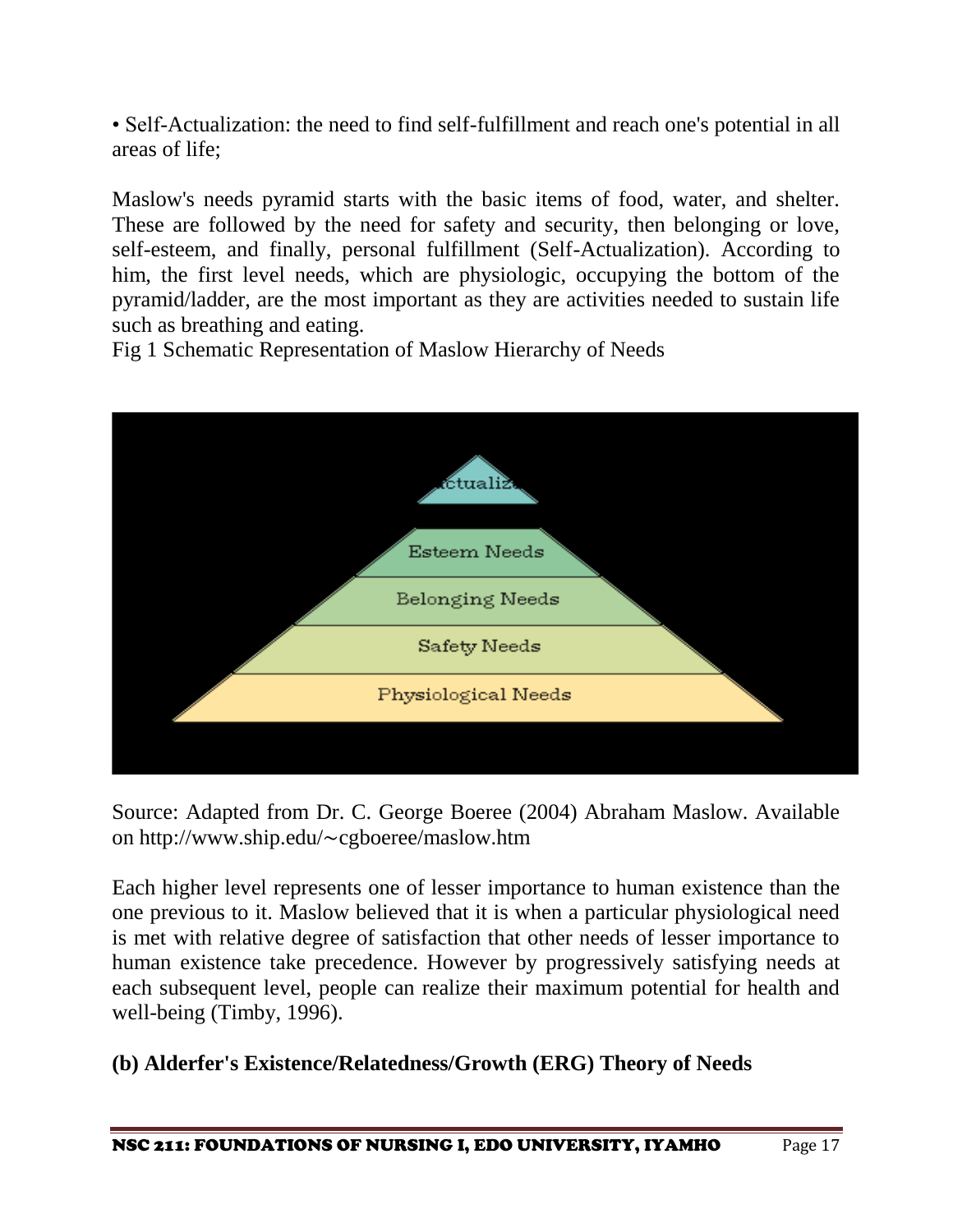The ERG Theory of Clayton P. Alderfer is a model that appeared in 1969 in a Psychological Review article entitled "An Empirical Test of a New Theory of Human Need". In a reaction to Maslow's famous Hierarchy of Needs, Alderfer, an American Psychologist, postulated that there are three groups of human needs that influence workers' behavior; existence, relatedness, and growth. These three needs categories are:

• **Existence -** This group of needs is concerned with providing the basic requirements for material existence, such as physiological and safety needs. (Maslow's first two levels). This need is satisfied by money earned in a job so that one may buy food, shelter, clothing, etc.

• **Relationships** - This group of needs center upon the desire to establish and maintain interpersonal relationships i.e. social and external esteem (involvement with family, friends, co-workers and employers) (Maslow's third and fourth levels.

• **Growth** – This encompasses internal esteem and self-actualization (desires to be creative, productive and to complete meaningful tasks) (Maslow's fourth and fifth levels). These needs are met by personal development. A person's job, career, or profession provides significant satisfaction of growth needs.

Contrarily to Maslow's idea that access to the higher levels of his pyramid required satisfaction in the lower level needs, Alderfer declared that the three ERG areas are not stepped in any way. ERG Theory recognizes that the order of importance of the three Categories may vary for each individual. Managers must recognize that an employee has multiple needs to satisfy simultaneously. According to the ERG theory, focusing exclusively on one need at a time will not effectively motivate. In addition, the ERG theory acknowledges that if a higher-level need remains unfulfilled, the person may regress to lower level needs that appear easier to satisfy. That is, if the gratification of a higher-level need is frustrated, the desire to satisfy a lower level need will increase. Alderfer identifies this phenomenon as the "frustration & shy aggression dimension." This frustration-regression dimension affects workplace motivation. For example, if growth opportunities are not provided to employees, they may regress to relatedness needs, and socialize more with co-workers. The relevance of this on the job is that even when the upper-level needs are frustrated, the job still provides for the basic physiological needs upon which one would then be focused. If, at that point, something happens to threaten the job, the person's basic needs are significantly threatened. If there are not factors present to relieve the pressure, the person may become desperate and panicky (Alderfer, 1969).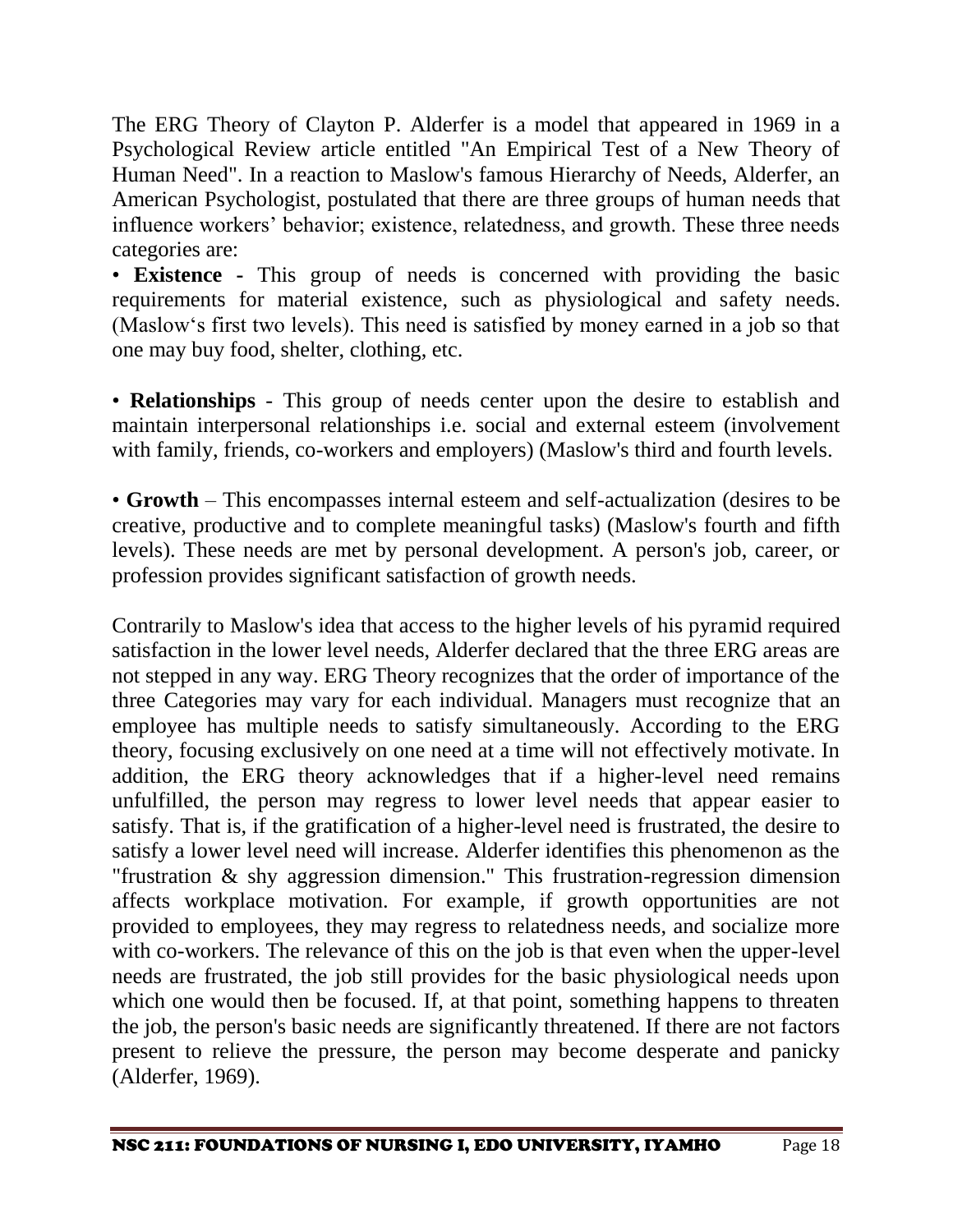**(c) Other Theories of Needs: A Summary** Huitt (2004) in what looks like a review of literature captures other scholars' contribution to 'Need Theory' as follows:

"Contrary to Maslow's categorization of needs, James (1892/1962) hypothesized that there are three levels of needs namely: material (physiological, safety), social (belongingness, esteem), and spiritual. Mathes (1981) while agreeing with the three-tier categorization of needs proposed that the three levels were physiological, belongingness, and self-actualization; he considered security and self-esteem as unwarranted. Ryan & Deci (2000) also suggest three needs, although they are not necessarily arranged hierarchically: the need for autonomy, the need for competence, and the need for relatedness. Thompson, Grace and Cohen (2001) submitted that the most important needs for children are connection, recognition, and power. Nohria, Lawrence, and Wilson (2001) provide evidence from a sociobiology theory of motivation that humans have four basic needs: (1) acquire objects and experiences; (2) bond with others in long-term relationships of mutual care and commitment; (3) learn and make sense of the world and of ourselves; and (4) to defend ourselves, our loved ones, beliefs and resources from harm. The Institute for Management Excellence (2001) suggests there are nine basic human needs: (1) security, (2) adventure, (3) freedom, (4) exchange, (5) power, (6) expansion, (7) acceptance, (8) community, and (9) expression". As rightly noted by Huitt (2004), a common trait or regular feature of all these theories however is bonding and relatedness. Notice that there do not seem to be any other that are mentioned by all theorists. Franken (2001) suggests this lack of accord may be a result of different philosophies of researchers rather than differences among human beings. In addition, he reviews research that shows a person's explanatory or attributional style will modify the list of basic needs. This possibly explains why Huitt (2004) concluded that it will seem appropriate to ask people what they want and how their needs could be met rather than relying on an unsupported theory.

### **Criticisms of Maslow's Theory of Needs**

Maslow concept of needs had been subjected to considerable research. For example, in their extensive review of research that is dependent on Maslow's theory, Wabha and Bridwell (1976) found little evidence for the ranking of needs that Maslow described or even for the existence of a definite hierarchy at all but rather are sought simultaneously in an intense and relentless manner. Other needs theorists have perceived human needs in a different way -- as an emergent collection of human development essentials (Marker, 2003). Some have contend that Maslow does not mention time period between various needs and that people do not necessarily satisfy higher order needs through their jobs or occupations. Besides, the concept of self-actualization is considered vague and psychobabble by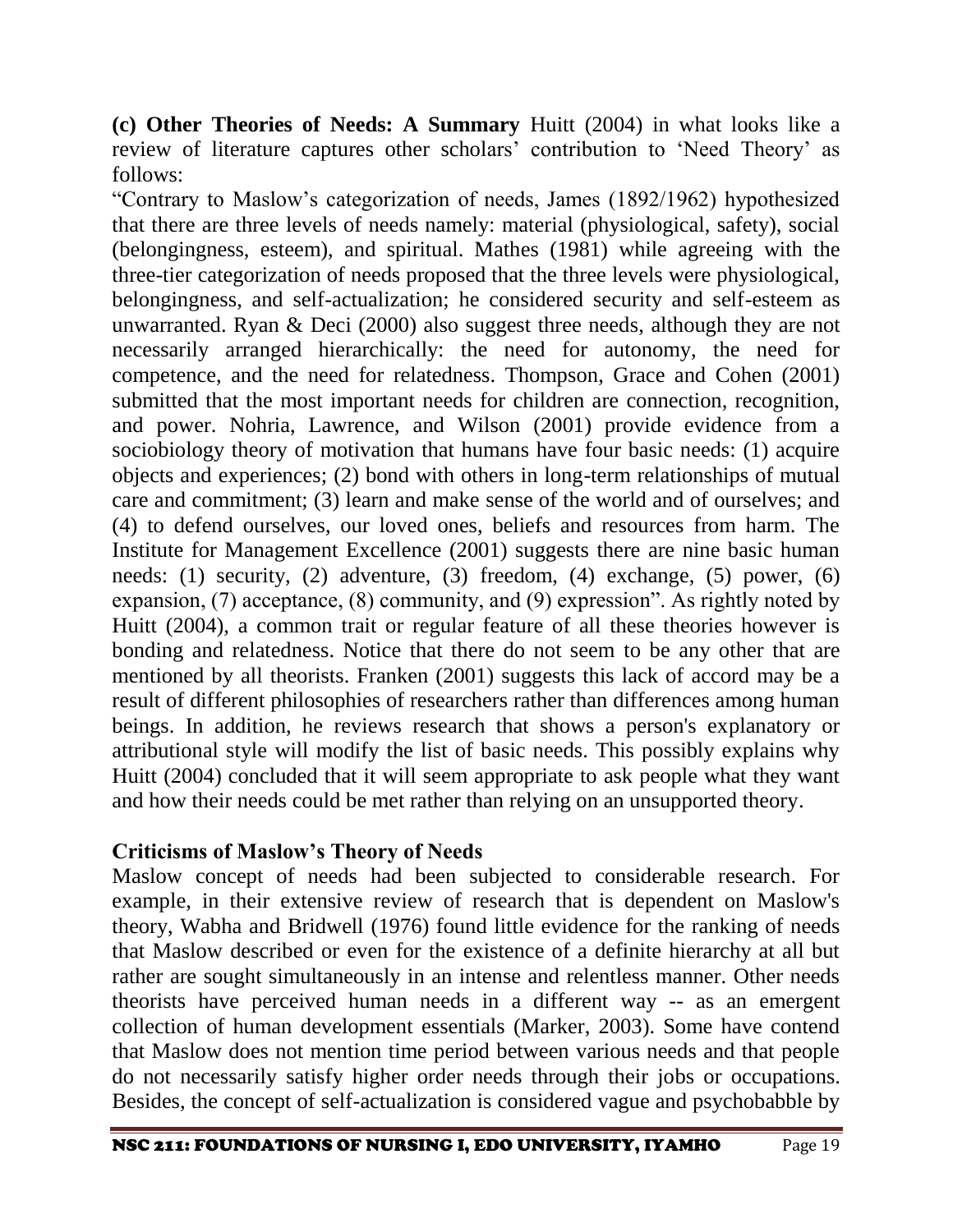some behaviourist psychologists. They asserted that the concept is based on an aristotelian notion of human nature that assumes we have an optimum role or purpose. In their words, 'self-actualization is a difficult construct for researchers to operationalize, and this in turn makes it difficult to test Maslow's theory. Even if self-actualization is a useful concept, there is no proof that every individual has this capacity or even the goal to achieve it'. Other counter positions suggest that satisfaction which Maslow viewed as a major motivator has been found not to be directly related to production which is main goal of the manager.

#### **Application of Basic Needs Theory**

Huitt (2004) citing the works of Norwood (1999) submitted that Maslow Hierarchy of needs could be used to describe the kinds of information that individual's seek at different levels. For example, individuals at the lowest level seek coping information in order to meet their basic needs. Information that is not directly connected to helping a person meet his or her needs in a very short time span is simply left unattended. Individuals at the safety level need helping information. They seek to be assisted in seeing how they can be safe and secure. Enlightening information is sought by individuals seeking to meet their belongingness needs. Quite often this can be found in books or other materials on relationship development. Empowering information is sought by people at the esteem level. They are looking for information on how their ego can be developed. Finally, people in the growth levels of cognitive, aesthetic, and self-actualization seek edifying information. Maslow's theory of human needs has also gain a universal application in nursing care of patients/clients of all ages. It wide applicability in nursing is predicated upon the fact that illness often disrupt patients the ability to meet needs on different levels, hence patients/clients come up with many needs. It should however be noted that Maslow's hierarchy is a generalization about the need priorities of most but not all people. As such when the nurse applies this theory in practice, the focus should be on the needs of the individual rather than rigid adherence to Maslow's hierarchy. In all cases, an emergency physiological need takes precedence over a higher-level need. However the need for self-esteem may be a higher priority than a long-term nutritional need for one patient/client, whereas for another person, the reverse may be the case. Furthermore, although the hierarchy of needs suggests that one should be met before the other, nursing care often addresses two or more at the same time. As Cox (1995) suggests the provision of most effective nursing care therefore entails an understanding on the part of the nurse, the relationship among different needs for the individual. Indeed in some nursing situations, it is unrealistic to expect a patient's/clients basic needs to be fulfilled in the fixed hierarchical order. The example given by Cox (1995) of a person who possibly enters the health care system as a result of chronic respiratory infection but presents with multiple related unmet needs for nutrition,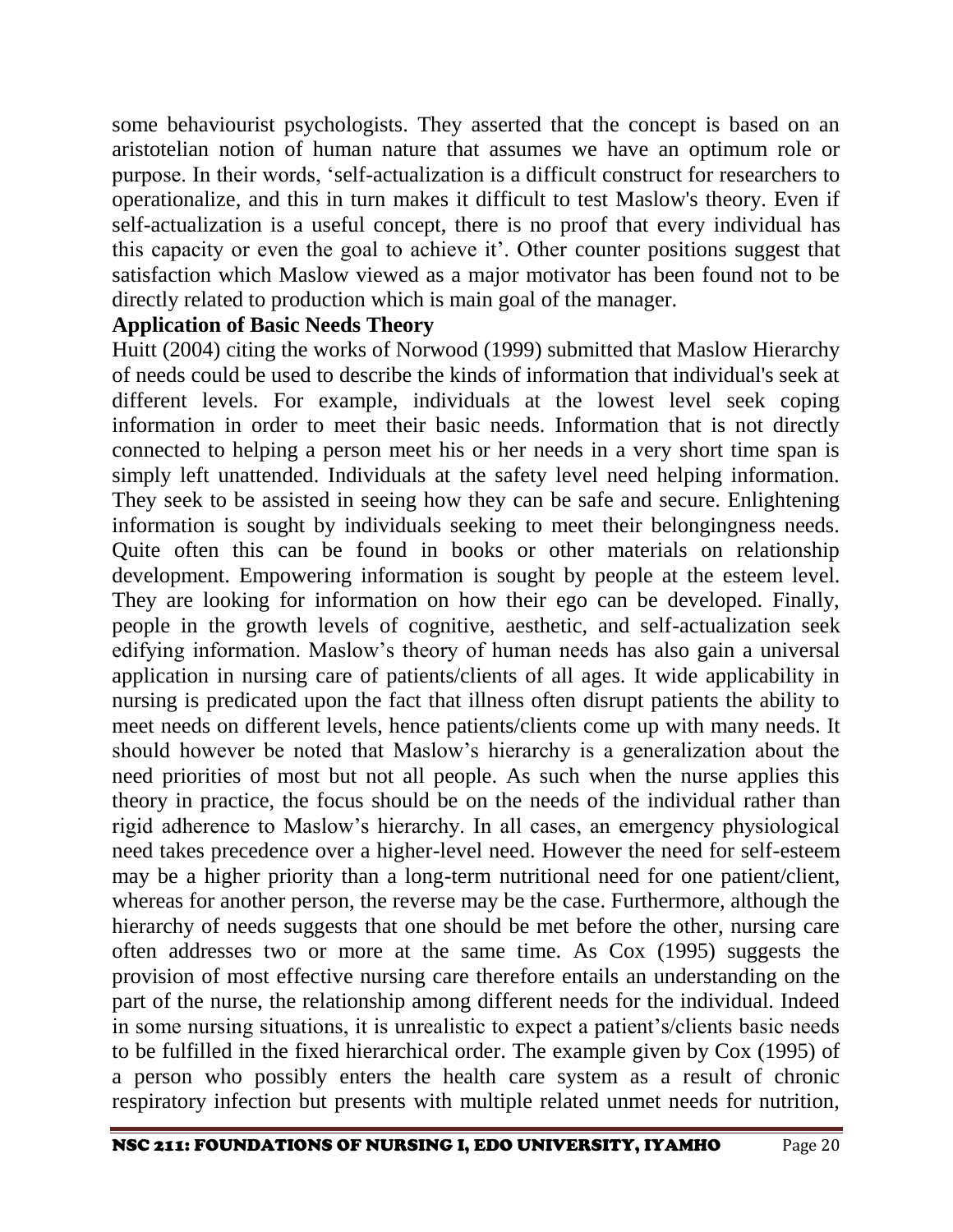sleep, e.t.c. aptly buttress this assertion. Nursing care in this situation will not simply be directed at meeting the respiratory needs but will be directed at resolving the pressing/life threatening needs while simultaneously addressing the higher level needs.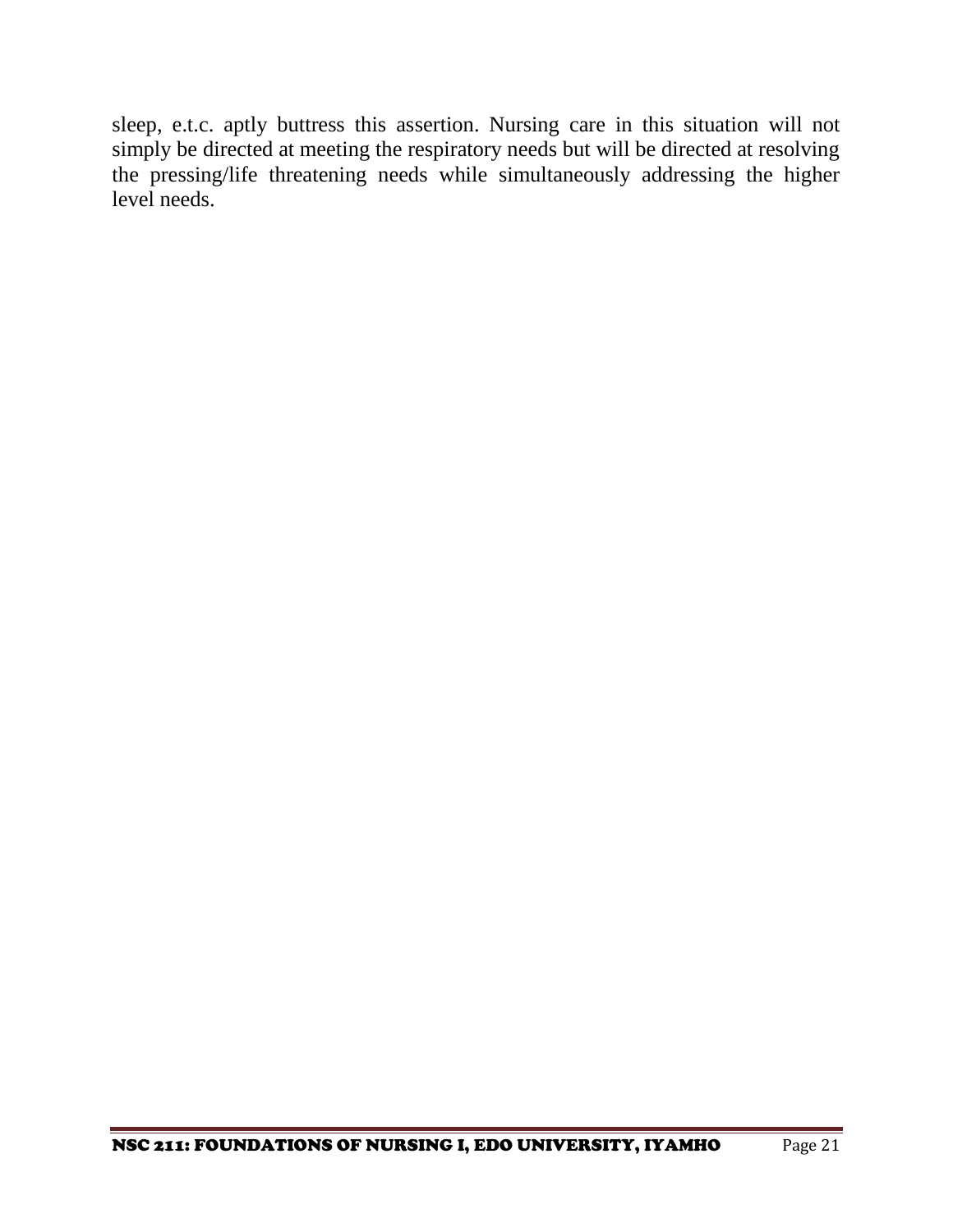**SELF ASSESSMENT EXERCISE 2** Sketch a diagrammatic representation of Abraham Maslow's Hierarchy of needs**.** It should also be noted that for different individuals, needs on different levels may be related in different ways. Some people may give sexual need a higher priority than the need for love, whereas for others, sexual need is deferred until the need for love is met. Similarly, people with unmet needs for self-esteem may be unable to seek fulfillment of the need for love if their self- esteem is so low that they feel inferior and fear rejection. In these and many other ways, needs on different level may be closely related for individuals. When assessing needs and planning care, the nurse must not assume that lower– level need always takes priority. As with all other aspects of providing care, the nurse individualizes the nursing care plan to provide for the unique needs and desires of the patient / client (Cox, 1995). Factors influencing need priorities include: (a) A person's personality and mood. For instance a depressed person may react negatively to a suggestion for an activity that could increase self-esteem, although in another mood the person might respond with enthusiasm. Thus, when providing care to help meet several needs, the nurse can adjust the care plan to correspond most effectively to the patients/client's personality and mood. (b) The health status of the client/patient. A frail looking anaemic patient for example, should not be encouraged to resume physical activities related to need for selfesteem until need for physical safety and security have been met. (c) Socioeconomic status and cultural background – this affects a person's perception of needs. To make any meaningful impact in meeting the hydra-headed needs of clients/patients, the nurse must therefore take into consideration all the aforementioned factors. In addition, in view of the interrelatedness of needs (e.g. if nutritional needs are not met for a long time, the person not only begins to grow lean and malnourished but also become deficient in meeting safety, love and selfesteem needs.

### **CONCLUSION**

The human needs theory, no doubt, is a set of concept important for the nurse understanding of health and illness and the patient's/client's position on the healthillness continuum. Nonetheless, the nurse must as a necessity consider the uniqueness of each individual, their need References/Further Reading/Further Reading and the significance of each need in prioritizing nursing care.

**SUMMARY** The unit is a follow up of the discussion on health and human needs. It discusses the esteem and self-actualization needs with particular reference to how nurses could assist patients/clients to meet these needs. The unit also incorporates a comprehensive discourse of the Maslow hierarchy of needs with its flaws/ weaknesses and other need theories. The unit acknowledges that Maslow